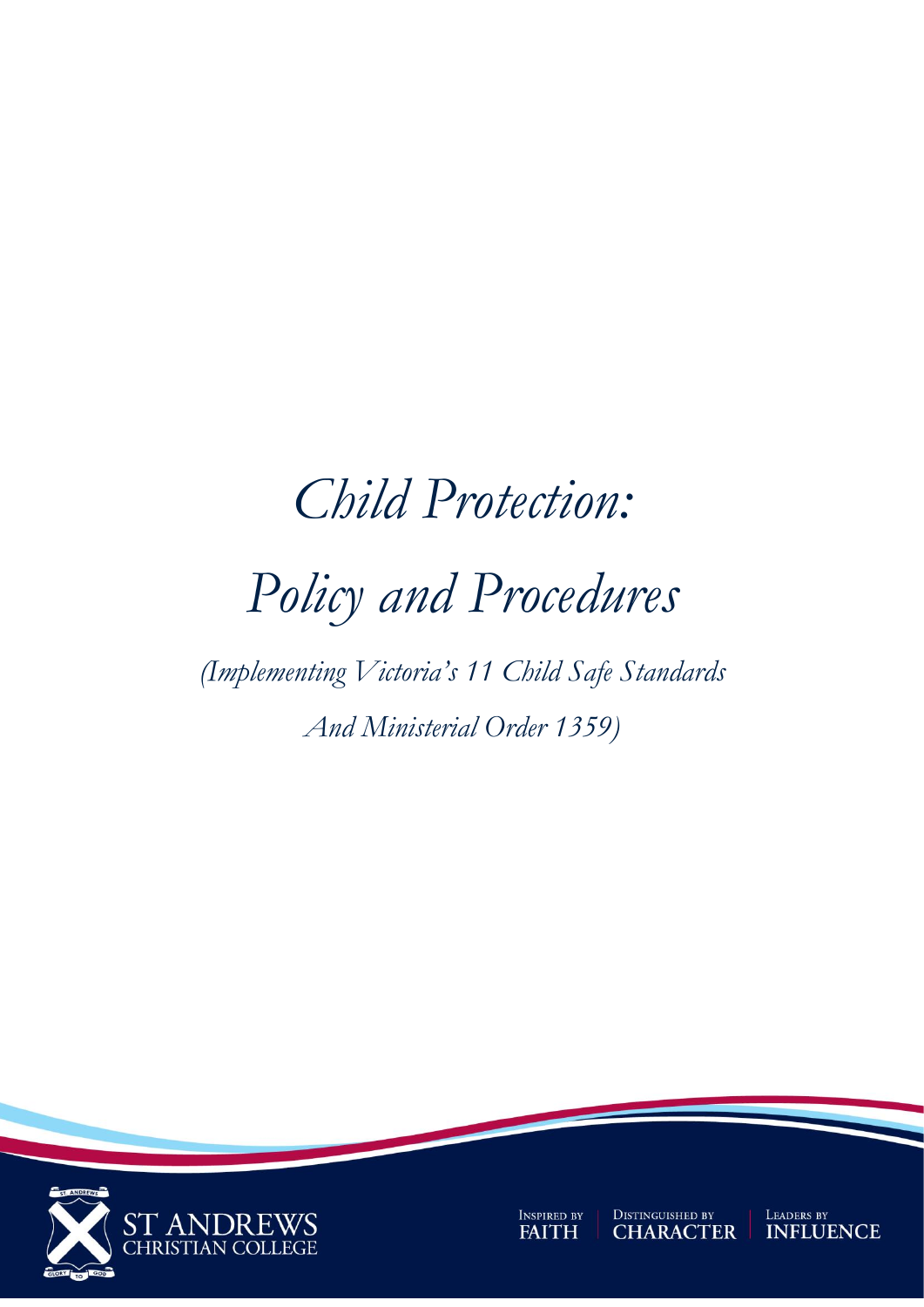

# PREAMBLE

All policy, protocols and procedures flow from the St Andrews Christian College Mission Statement:

*"To educate our students so that they are well skilled, understand life on the basis of biblical truth, and are motivated to walk with God and serve Him in their lives, so that they will be a positive Christian influence in the world."*

# POLICY DOCUMENT INFORMATION

| TITLE:                    | <b>Child Protection: Policy and</b>                                                                                                                                                                                                                               |  |
|---------------------------|-------------------------------------------------------------------------------------------------------------------------------------------------------------------------------------------------------------------------------------------------------------------|--|
| <b>Procedures</b>         |                                                                                                                                                                                                                                                                   |  |
| <b>AUTHORS:</b>           | S.J. Leslie                                                                                                                                                                                                                                                       |  |
| <b>ACKNOWLEDGEMENTS:</b>  |                                                                                                                                                                                                                                                                   |  |
| PURPOSE:                  | To provide policy and direction for all the<br>College Community.                                                                                                                                                                                                 |  |
| <b>RELATED DOCUMENTS:</b> | Pastoral Care and Student Well-being Policy<br><b>Staff and Student Boundaries</b><br>Child Safe Employment Policy<br>Child Protection Staff Manual<br>Risk and Compliance Policy and<br>Management<br><b>Excursion and Camps Policy</b><br><b>Privacy Policy</b> |  |
| <b>KEY DATES</b>          |                                                                                                                                                                                                                                                                   |  |
| <b>ISSUE DATE:</b>        | June 2022                                                                                                                                                                                                                                                         |  |
| <b>REVIEW DATE:</b>       | 2024                                                                                                                                                                                                                                                              |  |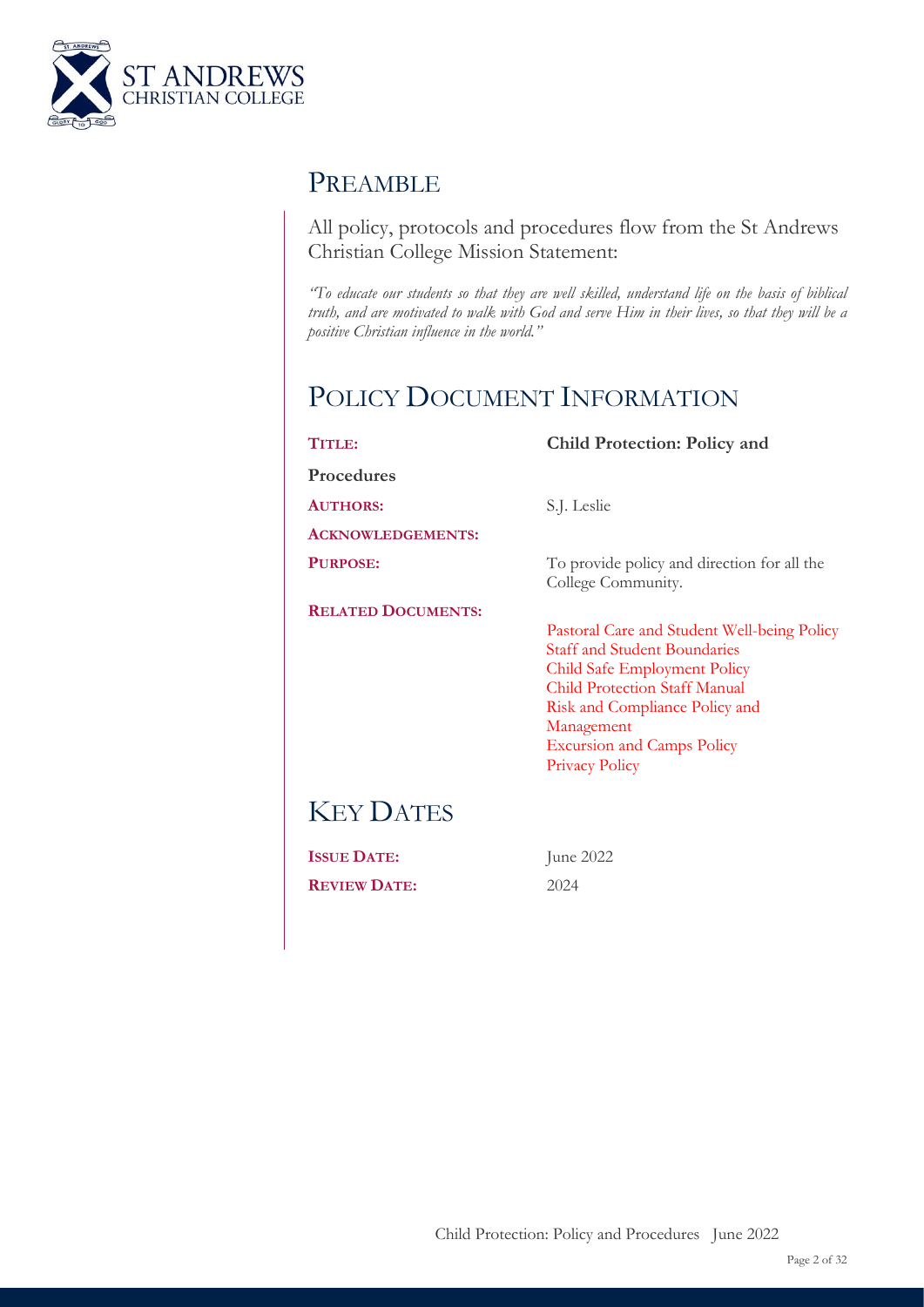

# 1. RATIONALE

St Andrews Christian College is committed to educating children and nurturing them as they grow in all aspects of personal development. This care and respect for the child includes the commitment to keeping every child, young and vulnerable person safe from abuse of any kind. This responsibility has been mandated by the Victorian and Australian governments and is an expectation of those families who entrust us with the care of their children.

Our priority is to:

- provide safe physical, emotional and online environments
- develop and implement clear expectations to guide the behaviour of adults towards children, expressed in a Child-safe Code of Conduct and explicit Professional Boundaries that provide advice for managing relationships between staff members and students
- develop and implement strategies for identifying, mitigating or eliminating risks to children's wellbeing and safety.
- provide clear and accessible pathways for acting on observations, allegations and disclosures, including reporting abuse.

All students are made in the image of God (Genesis 1:26) and are, therefore, valued by God. Thus, they should be valued highly and safe-guarded by staff, their peers, visitors to the school, and family members. The care and protection of children is also a key principle in the teachings of Jesus Christ, who reserved His most severe condemnation for those who 'cause a child to stumble' or hinder them. The policies and procedural strategies we implement are the practical expression of our faith in Christ and desire to be faithful to His teachings.

All children, regardless of their gender, race, religious beliefs, age, disability, sexual orientation, family or social background, have equal rights to protection from abuse and discrimination. The College is committed to promoting and protecting the safety and best interests of children, actively working to empower them, and allowing them to feel and be safe from abuse or negligence at all times. Specific procedures and measures are put in place to oversee the proper care of students, especially for students who are vulnerable or more likely to be 'at risk'.

St Andrews Christian College is committed to the cultural safety of Aboriginal children, and those from culturally and / or linguistically diverse backgrounds. St Andrews Christian College is committed to providing a safe environment for all students, irrespective of ability, sexuality or gender identity.

Every person working within the St Andrews Christian College community is responsible for the care and protection of students and reporting information about child abuse.

*St Andrews Christian College has zero tolerance for child abuse, including sexual, physical psychological or spiritual abuse or racial discrimination.*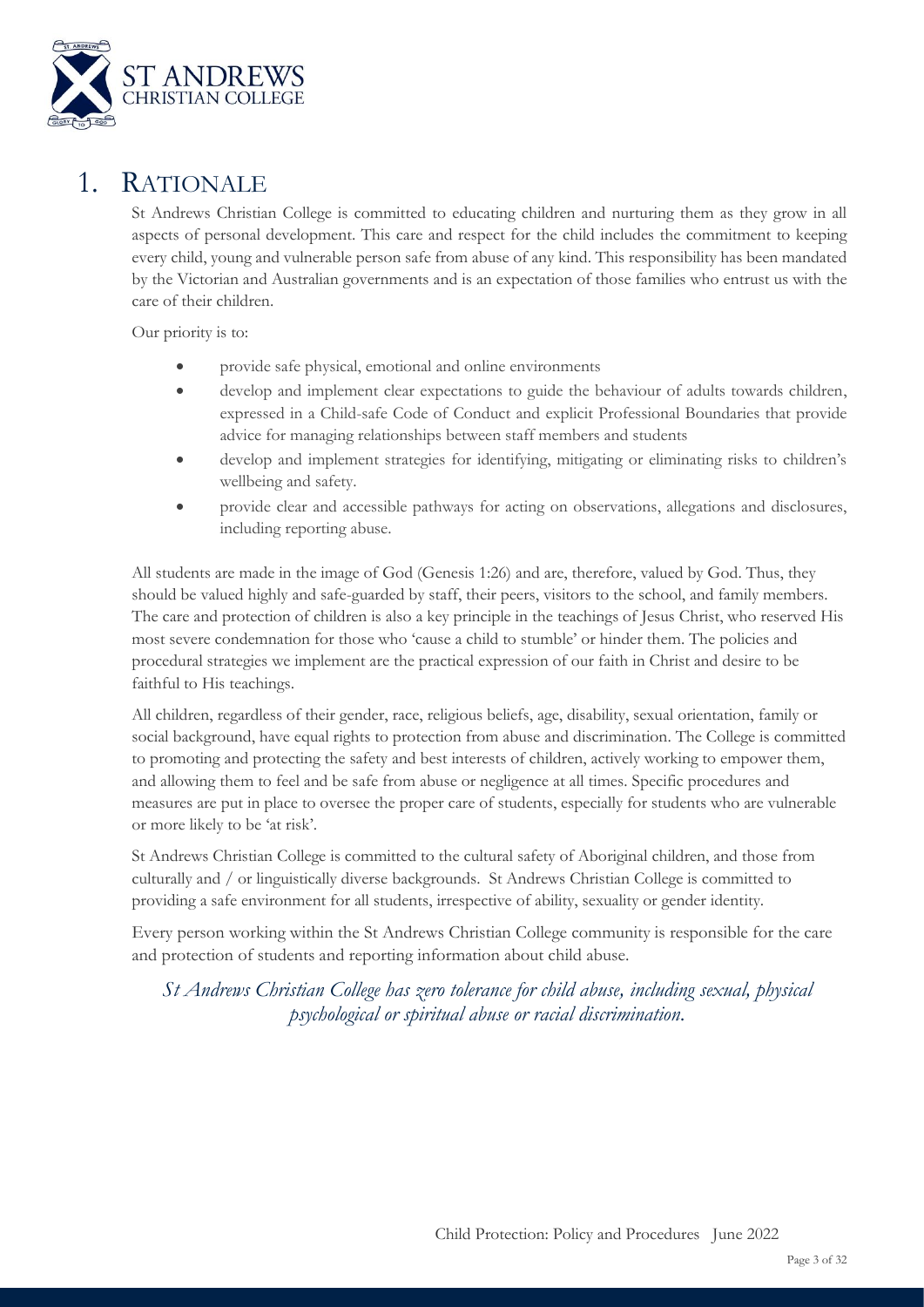

# 2. PURPOSE

The purpose of this policy is:

- 1. To provide policy and direction for the College Community in alignment with our Mission Statement and Ministerial Order 1359.
- 2. To work towards an organisational culture of child safety and the prevention of abuse occurring within the College. This means that all members of staff (including volunteers):
	- are aware of their responsibilities for identifying possible occasions and places where child abuse may occur
	- know how to respond to child abuse when it occurs or is alleged, how to protect the victim and how to report to the College leadership (via the Child Protection Officer) and state authorities
	- follow operational procedures, the Code of Conduct and Staff-Student Professional Boundaries to minimise the risk of abuse
	- **•** commit to assessing risks and taking every reasonable step to mitigate or eliminate risks to the safety and well-being of the children to whom they have a duty of care.
- 3. To provide mandatory reporters (registered teachers) with clarity as to their responsibilities under law to protect children and report abuse when they reasonably believe it has occurred, is occurring or is likely to occur.
- 4. To provide the College community with guidance as to action that is required where they develop a reasonable belief that abuse is occurring or could occur within or outside of the school environment.
- 5. To assist the College community to feel enabled, confident and supported to safely disclose/report child safety concerns.
- 6. To provide a clear statement to the College community, including visitors, volunteers and contractors forbidding any such abuse.
- 7. The College also demonstrates its commitment to child safety through its Related Documents (see cover page).

### **If any person believes a child is in immediate risk of abuse, telephone 000.**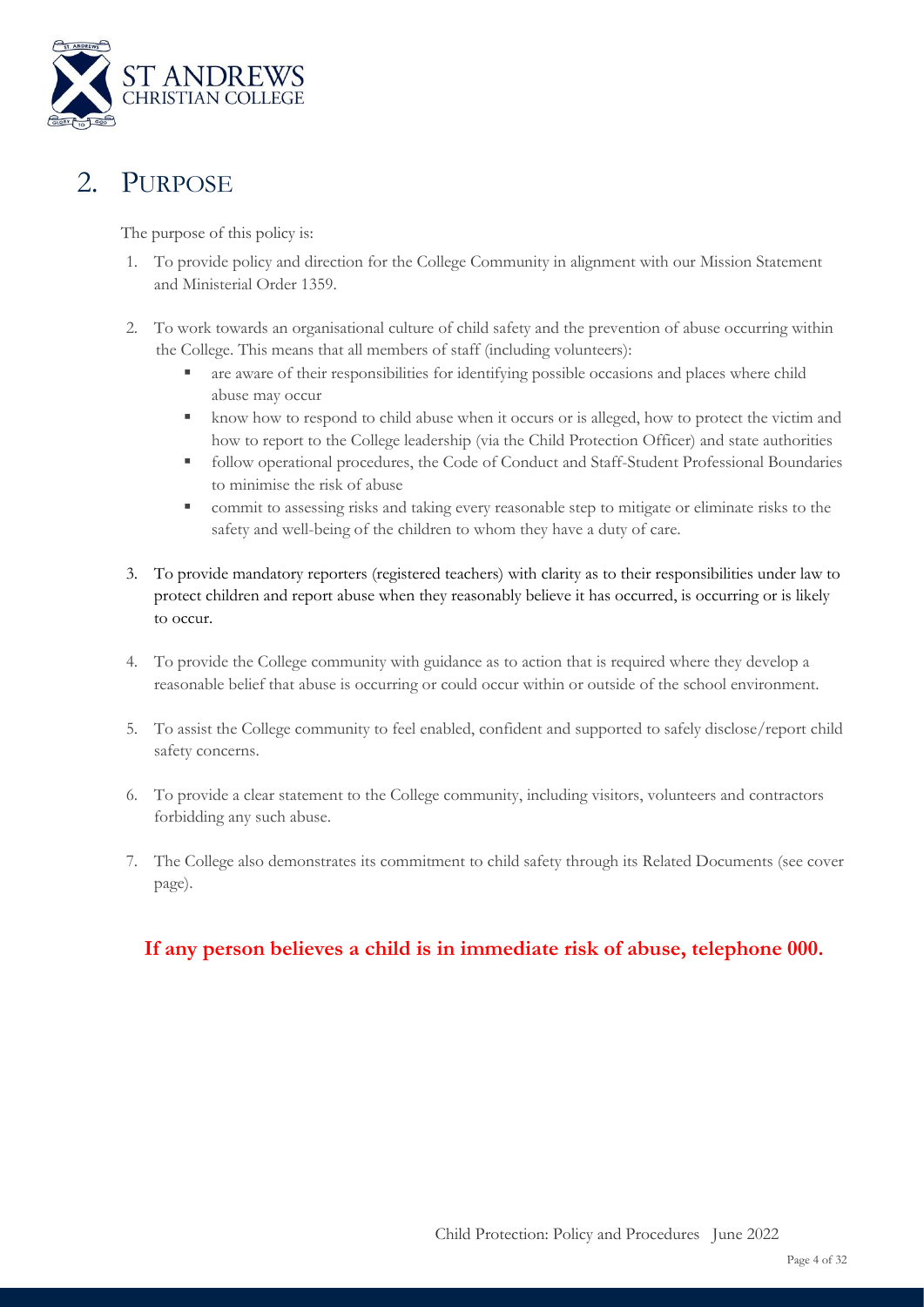

# DEFINITIONS (SEE APPENDIX 3)

# 4. SCOPE

Child protection is a shared responsibility of all the St Andrews Christian College community. This Policy, the Child-safe Code of Conduct and the Child Protective Procedures outlined apply to:

- ➢ The College Board of Directors (the governing body). The Board has ultimate responsibility for the prevention of child abuse and is responsible for ensuring that appropriate and effective control systems are in place.
- ➢ The Principal. In accordance to the *Board Policy for Delegation of Authority*, the College Board assigns responsibility for discharging the requirements of the Ministerial Order No:1359 – Child Safe Standards – Managing the risk of child abuse in schools -to the Principal.
- ➢ The College Executive Leadership Team (ELT), which comprises of the Principal, Deputy Principals (Operations and Learning and Teaching), the heads of Primary and Secondary schools and the Business Manager.
- ➢ The Head of Wellbeing / Child Protection Officer (see below) and the supporting *Child Safe Champions,* which includes the Wellbeing Officers (primary and Secondary, the College Chaplain and the Youth Worker/Welfare officer
- ➢ All staff members, that is, employees, contractors and volunteers.
- ➢ Parents and extended family members.
- ➢ Visitors to the College or its activities on or off campus.
- $\triangleright$  Students. We recognise that significant abuse of young children is perpetrated by other children, particularly teenagers.

# 5. ROLES AND RESPONSIBILITIES

Whilst it is acknowledged (above) that this policy and its understandings, protocols and procedures applies to everyone, some roles have been assigned particular responsibility for child protection and pastoral care. These are outlined fully in the Pastoral Care and Student Wellbeing Policy. The key person is the Child Protection Officer.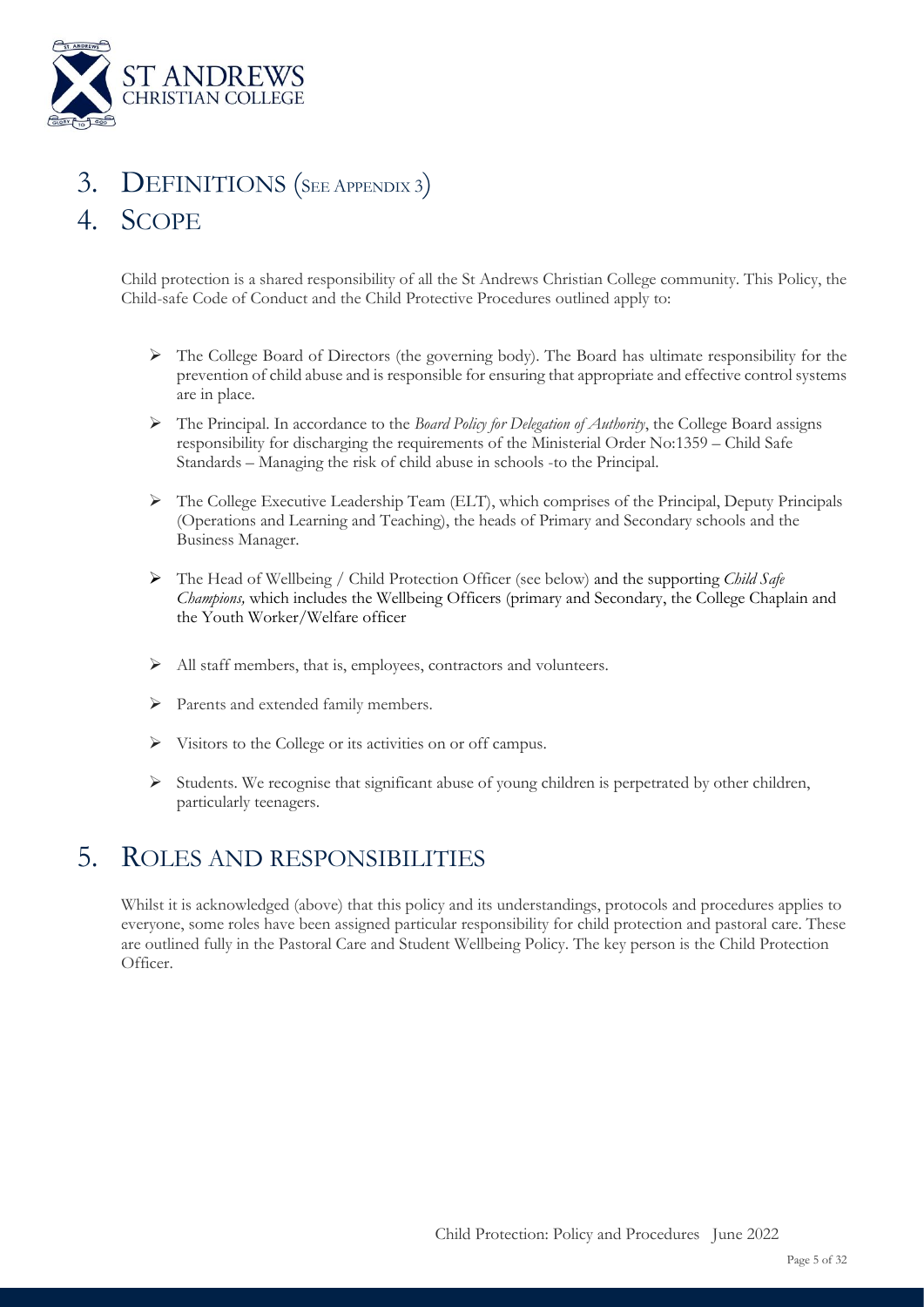

### **5.1 The Child Protection Officer**

The Child Protection Officer is an appointment that includes administrative support. The CPO reports to the Deputy Principal – Operations. The CPO has several key responsibilities which include:

- ➢ To establish and maintain the CPO section on 'the hub' which contains resources, forms and clear instructions for students, parents and staff around reporting concerns or making allegations of child abuse.
- $\triangleright$  To provide a single conduit for triaging child Abuse Reports, complaints or allegations, and for reporting any circumstance where there is a reasonable belief that a child is at risk of abuse.
- $\triangleright$  To record and securely store notes and forms, reports and outcome statements arising from actions, such as reports or investigations.
- $\triangleright$  To support and assist, where necessary, teachers and any other staff members who are obligated to report child abuse.
- ➢ To organise Child Safety educational programs and events for staff, students and families.
- ➢ To oversee the Complaints Management process as ooutlined in the Complaints Management and Investigations Policy and ensure that it is child-focussed, well-known and adhered to.
- ➢ To handle Information Sharing requirements between organisations and agencies.

The CPO works with the Wellbeing Team, Year Level Coordinators and Class and Home Room teachers to ensure that these key teachers are sensitive to indicators of abuse, following up and reporting up the line using the agreed procedures, to ensure that student safety is prioritised and handled appropriately.

### . 5.2 The Wellbeing Team: Child Safety Champions<sup>1</sup>.

The CPO is supported by the appointment of Child Safety Champions who are trained and able to provide strategic care and advice for students who are concerned about or disclosing abuse to themselves or other students. The members of the Wellbeing team are all designated Child Safety Champions.

### **5.3 Year Level Coordinators**

Year Level Coordinators support the classroom or Home Room teachers in their group. They are experienced and able to guide Home Room teachers in their support of students and in communication to parents. They ensure record keeping and Pastoral Care notes are kept up to date in collaboration with Primary and Secondary Wellbeing Coordinators and the CPO.

### **5.4 Classroom and Home Room teachers**

The Classroom or Home Room teacher is the first level of pastoral care within the College, taking responsibility for recording attendance, absence and observations of wellbeing or changes in demeanour or behaviour that may indicate problems. Concerns or a developing belief about a student's safety or wellbeing should be directed to the head of Wellbeing/Child Protection Officer in the first instance. If a

<sup>1</sup> [Guidance for child safety champions | Victorian Government \(www.vic.gov.au\)](https://www.vic.gov.au/guidance-child-safety-champions)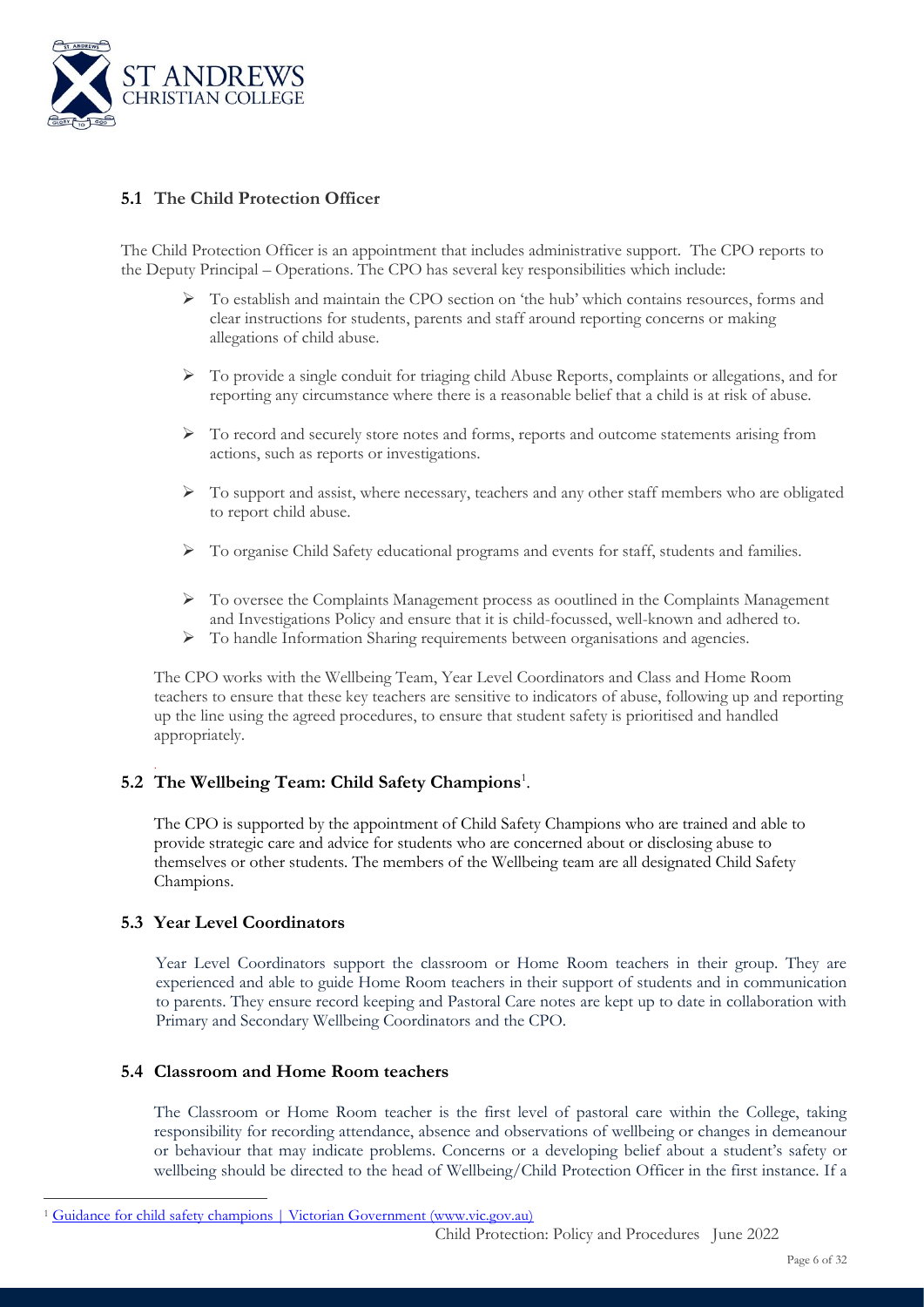

reasonable belief is held, then the reporting obligations of mandatory reporters, as outlined in this Policy, must be followed immediately.

# 6. THE CHILD SAFE STANDARDS @ ST ANDREWS

### - AN OVERVIEW

### **Standard 1. Culturally Safe Environments.**

**A culturally safe place for Aboriginal children.** *The practices and sensitivities that relate to Standard 5 apply to the enrolment of an Aboriginal/Torres Strait child. The spirit of this Standard is to take a stand against racism. St Andrews Christian College does not tolerate or promote racism of any kind.*

### **Standard 2. Child safety and wellbeing is embedded in leadership, governance and culture.**

**Child safety and wellbeing is embedded in the College culture at every level***, from the College Board, via the Principal and the Executive Leadership Team and understood and implemented by all staff members. The Child-safe Code of Conduct is read and signed by all members of staff annually. Our statement of commitment to child safety and our policies are on the College website. Our risk management strategies and procedures are comprehensive.*

### **Standard 3. Child and Student Empowerment.**

*All students (children and young people) will be educated and empowered about their human rights: to be heard, consulted and included in decision-making processes that affect them and the strategies and procedures in place to keep them safe. This includes access to sexual abuse prevention programs, delivered in age-appropriate formats.*

### **Standard 4. Family Engagement**

*The College community, which includes families, staff and students, will be informed and involved in developing and implementing the practices and procedures that will protect our children and their wellbeing.*

### **Standard 5. Diversity and Equity**

**Equity is upheld and diverse needs are respected in policy and practice.** *The College recognises some children are vulnerable because of their cultural and linguistic diversity, physical or intellectual disability, sexual identity or gender dysphoria, and will ensure they are not discriminated against or disadvantaged by the structures, policies and practices of the College.*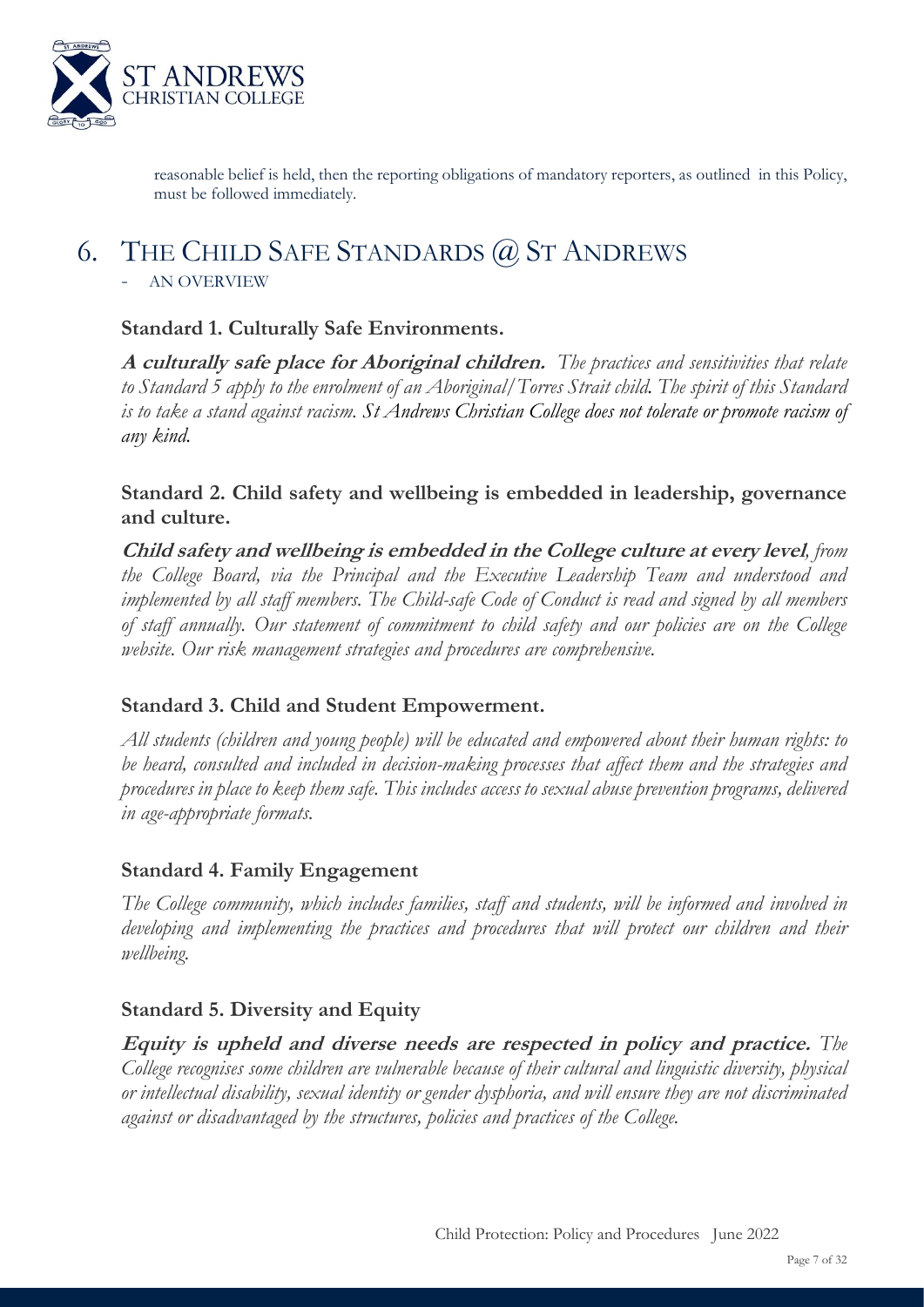

### **Standard 6. Suitable staff and volunteers**

*People employed or approved to work with children and young people are suitable and supported to reflect child safety and wellbeing values in practice. This will be evidenced by VIT registration or Working With Children clearance, and will be the focus of recruitment, screening and interviewing processes. The College's publications will emphasise the commitment to child safety.*

### **Standard 7. Complaints Management Processes**

*Processes for making, managing and responding to complaints, including investigating complaints and child abuse concerns, are visible, accessible and child focussed. The College has a Complaints Management process that is outlined in several Policy documents and is illustrated with simple graphic flow charts. Students and parents can lodge a Child Safety concern through the Hub.*

### **Standard 8. Child Safety knowledge, skills and awareness**

*Regular staff training throughout the year will equip all staff members with the knowledge, skills and awareness required to keep children safe.* Teachers will complete the Protecting Children – mandatory *reporting and other obligations eLearning module and provide certification of completion. All staff will read and sign off on key policies, manuals and the Child-safe Code of Conduct annually.*

### **Standard 9. Child safety in physical and on-line environments**

*Physical and online environments promote safety and wellbeing, minimising the opportunity for children or young people to be harmed. Strategies for risk management and mitigation of physical and online risk are contained in relevant policies.*

### **Standard 10. Review of Child Safety practices**

*The College is committed to regular review and improvement of child safety and its implementation with the College community.*

### **Standard 11. Implementing Child Safe practices**

*This policy and the related documents show how the College works to exercise its duty of care to all students, and to provide evidence that these child-safe practices and procedures are well-known and complied with.* 

**Details on how these Standards are incorporated into the College Policy and Procedures are outlined below.**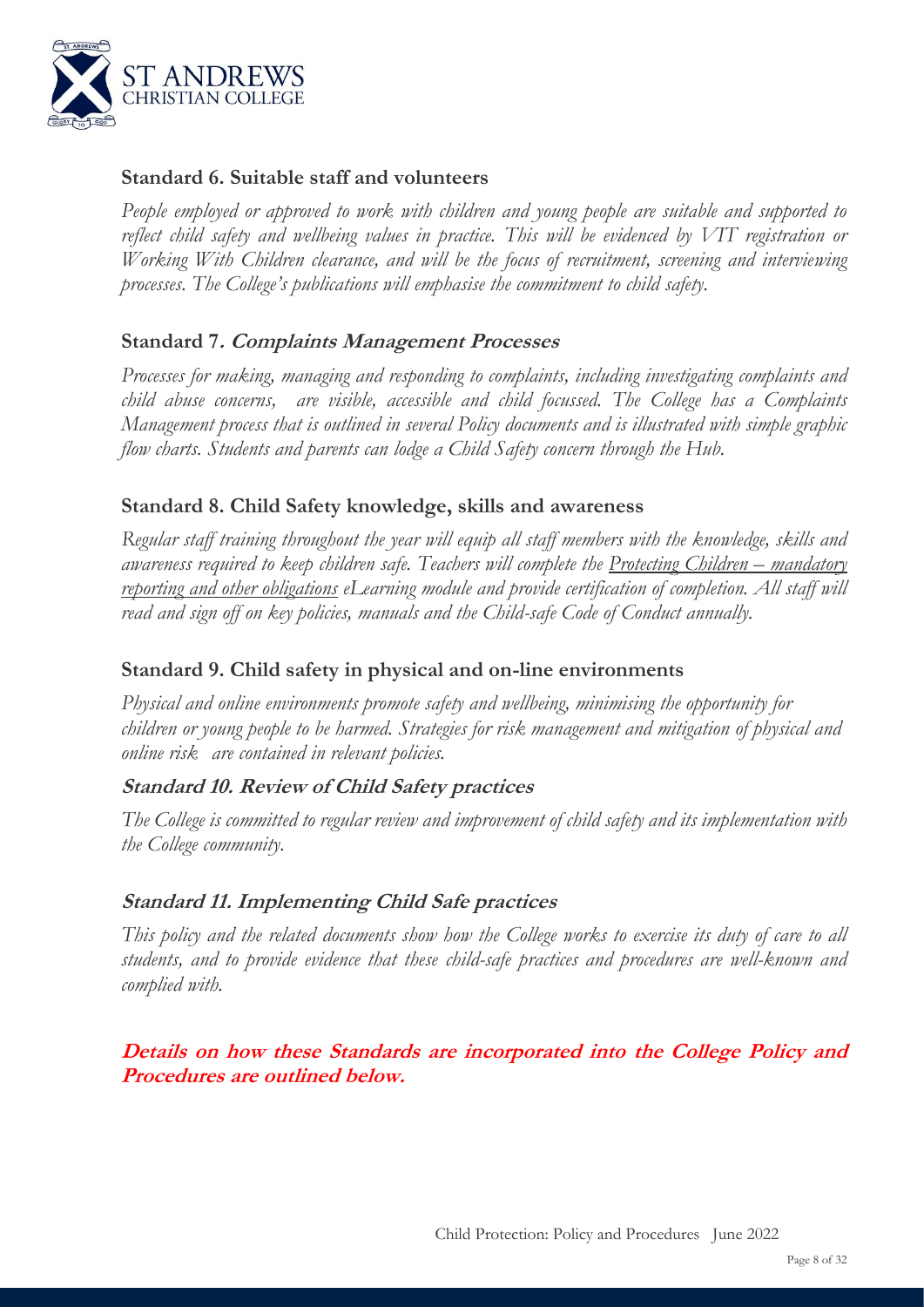

# 7. CHILD PROTECTION POLICY

### **7.1 Child Safety and Wellbeing are embedded in College governance, leadership and culture. CSS 2**

### **St Andrews Christian College will:**

- $\triangleright$  Ensure the College website has a clear statement that child abuse of any kind or harmful discrimination on the basis of identified attributes will not be tolerated. This statement is also a part of recruitment documentation and other College publications.
- ➢ Through the College Board, assign the responsibility for child safety education and practices to the Principal. This responsibility will be practically shared by members of the Executive Leadership Team, the Child Protection Officer and the Child Safe Champions. They will ensure that all staff complete mandatory reading and training in Child Protection, Mandatory Reporting, Risk Management and Duty of Care, as well as other policies which support these principles.
- ➢ Undertake annual Risk Assessment audits and review of procedures, at Board and Executive levels.
- ➢ Ensure all members of staff, including casually employed staff and volunteers, read and sign the College Child-safe Code of Conduct and the Staff-Student Professional Boundaries statement.
- ➢ Build Risk Management strategies into the planning of all activities on and off campus, including excursions, camps, sporting programs and other special events. The College uses the CompliSpace Plan-Check-Go product to guide teachers through the planning, risk management and approval process.
- ➢ Regularly (at least annually) provide all staff with PD and other forms of communication to ensure their understanding of obligations under the law regarding record keeping and information sharing. At St Andrews Christian College, all information sharing under the Act regarding Family Violence or any other type of information **must go through the Child Protection Officer**.

### **7.2 Education and Empowerment of Students (children and young people) - CSS 3; CSS 7**

This element of the Child Protection Policy identifies the need for children to be educated and aware:

- of what is and what is not child abuse
- ways and opportunity to provide feedback to teachers about concerns or uncertainty relating to their safety in College programs and activities.
- of how to make a complaint or allegation about abuse to themselves or another child.

To this end, St Andrews Christian College will:

- Make this Policy and related documents available to all members of the College community, as PDF documents on the website, and on **the hub**.
- **Inform and educate students** about the importance of self-protection, personal safety, strategies for finding support and help if concerned. Information posters are displayed in classrooms and other spaces.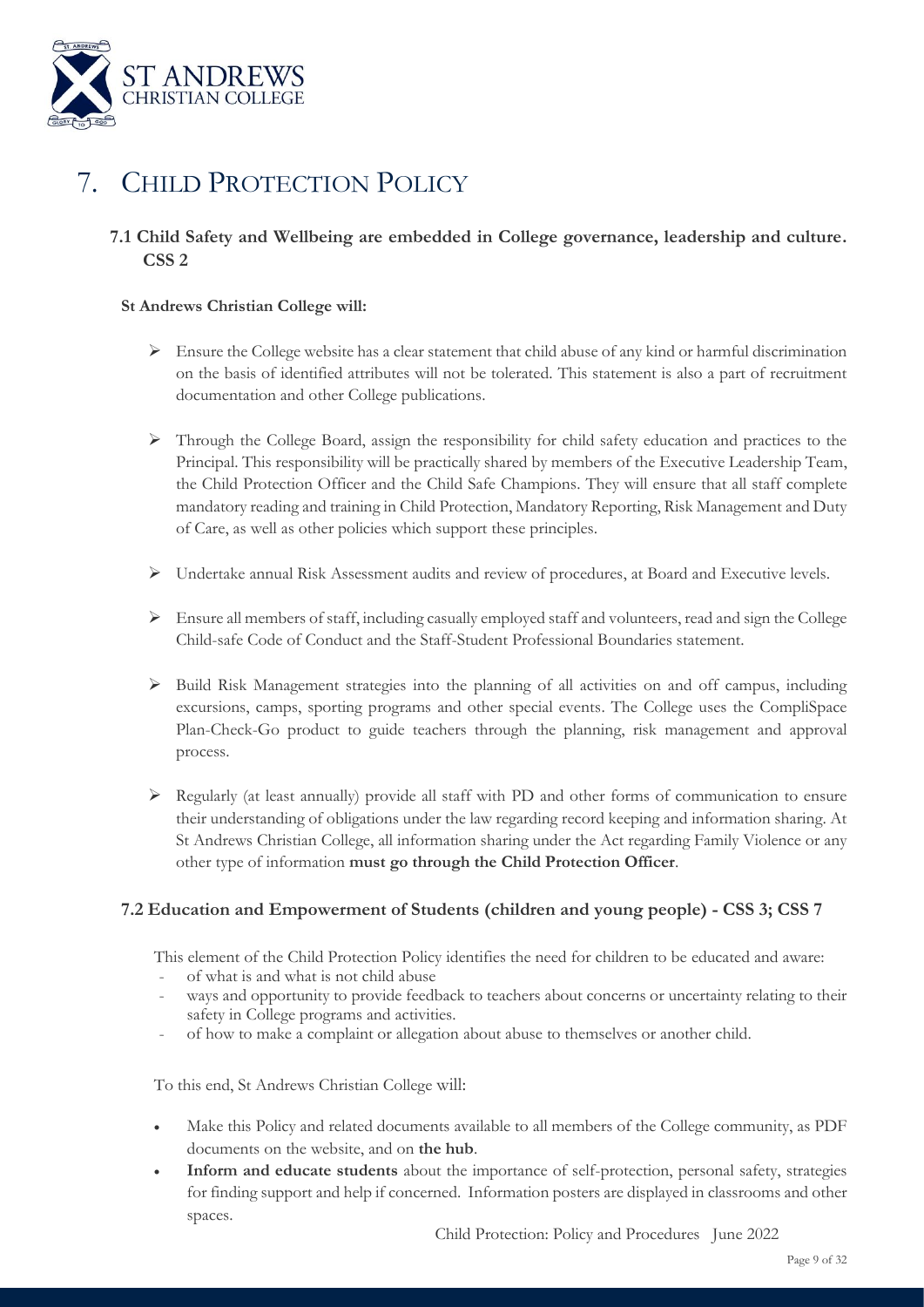

- Encourage students to complete Feedback Forms at the end of units of study or activities where personal safety could be an issue.
- Provide age-appropriate **Sexuality and Relationships Education** for students that gives them opportunity to discuss and process such information and safety concerns, in a safe, open context. In this context the teacher will also outline key Biblical teaching about moral and behavioural choice that reflect the College's Biblical Worldview. Staff must never counsel student/s or be judgemental in anyway. Staff are to be aware of guidelines and expectations concerning the 'Change or Suppression Act'.
- Ensure **Student Codes of Conduct** (Primary and Secondary Behaviour Matrices), **Four Critical Actions** posters and other helpful materials are displayed in classrooms and other open spaces.
- Ensure important information about **making a complaint** about alleged abuse to the Child Protection Officer, Wellbeing officers (Child Safety Champions) or other pastoral carers will be available for students.

**We will listen to and act on any concerns children or their parents/carers raise with us.** 

**We are committed to protecting children from abuse. 'Abuse', as used in this policy, includes all the following types of abuse or neglect of children and young people:** 

**physical; sexual; emotional/psychological; racial/cultural or spiritual/religious, or neglect.**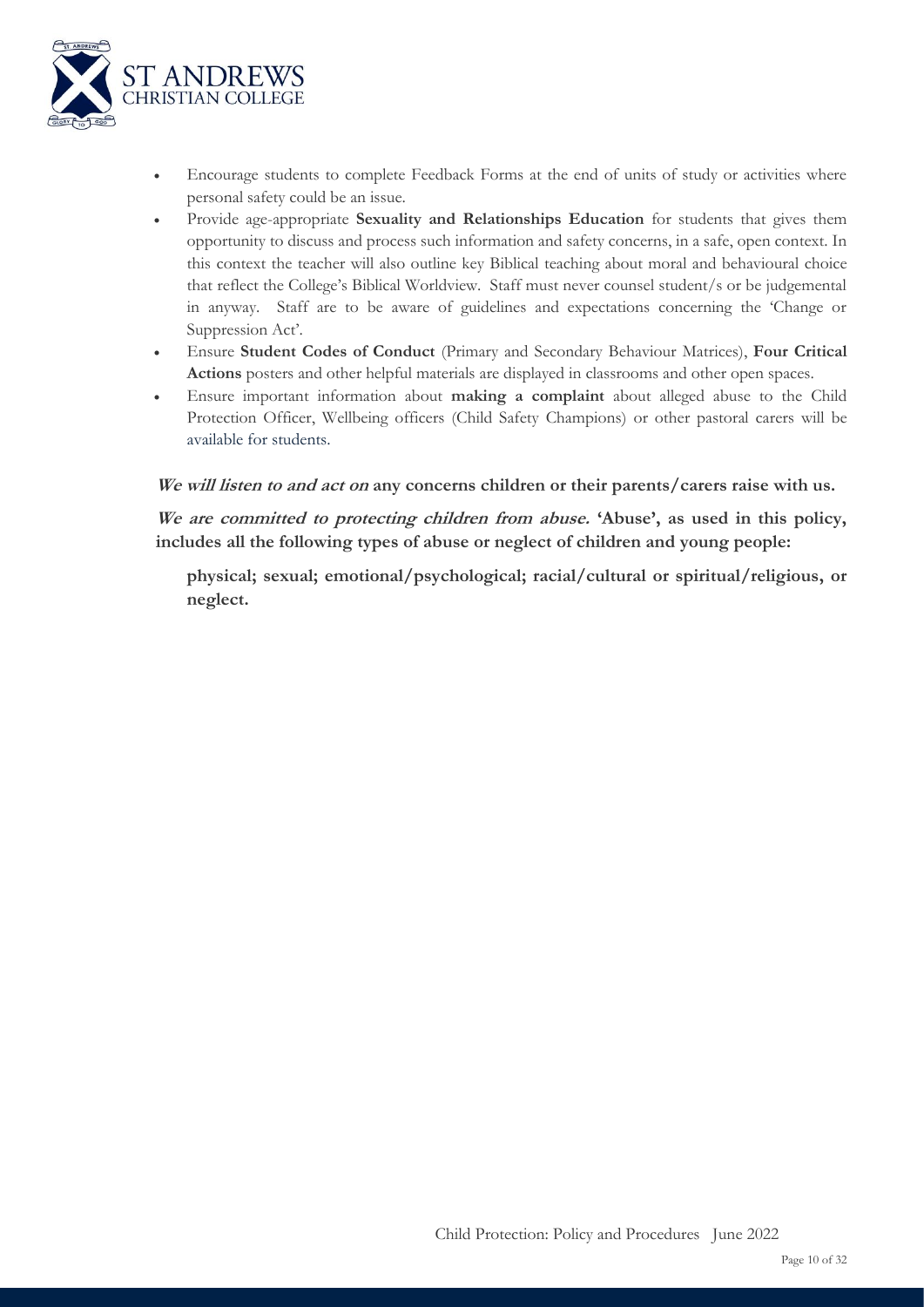

### **7.3 Family Engagement – CSS 4**

A central principle of Christian Education is that it is a partnership between the parents and the College – and it involves all aspects of the education and pastoral care of every student. This Policy affirms the right of parents to:

- have opportunity to comment on arrangements, policies and procedures in place for the safety and well-being of their children
- be fully informed of activities and the risk assessment and mitigation that has been undertaken
- have access to all the policies that guide governance and leadership decisions around child safety. These documents will be available on both the website and 'the hub'.

### **7.4 Upholding Equity, Respecting Diversity CSS 5**

St Andrews Christian College is blessed to have families from a wide range of ethnic, cultural and language backgrounds. We value and uphold this diversity and are enriched by it. Our beliefs - relating to the value of every child, regardless of age, gender or sexual orientation, race or ethnicity, ability or disability – underpin our policies and practices in curriculum delivery and assessment, behaviour management and pastoral care.

We pay particular attention to the needs of students with physical or intellectual, or learning disabilities, through our Learning Support Team and programs. We provide for students with English as a second language through our English as an Additional Language Program. St Andrews Christian College respect and respond to the particular needs of Aboriginal and Torres Strait Island students.

Students who identify as LGBTIQ+ or who have gender dysphoria or anxiety or confusion about any of these identifications are protected and cared for by our Wellbeing and Pastoral Care Teams.

### **7.5 Employment of Staff and Volunteers – CSS 6**

### **7.5.1 Recruitment, screening and selection practices (Ref: Staff Recruitment and Induction Procedures)**

The College will be vigilant in the recruitment, selection and screening of all staff, contractors, activity leaders and volunteers to ensure they are safe and suitable to work with children and young people. It is important that every person who works with children under the auspices of this College upholds and exemplifies our Christian beliefs and values, as expressed in this Policy, especially in their interaction with children and other vulnerable people.

- i. Our statements of commitment to child safety and our behavioural expectations of employees and volunteers are included in all advertisements and Position Descriptions.
- ii. We will conduct thorough screening to determine whether a prospective staff member, contractor, volunteer or leader may pose a risk to children. This will include making reasonable efforts to gather, verify and record the following information about a person whom it proposes to engage to perform child-connected work:
	- a. Child-related Employment Screening Clearance, that is, the Working With Children Check, the National Criminal Record check, and, for teachers, **current registration** with the V.I.T.
	- b. proof of personal identity and any professional or other qualifications;
	- c. the person's history of work involving children; and
	- d. references that address the person's suitability for the job and working with children.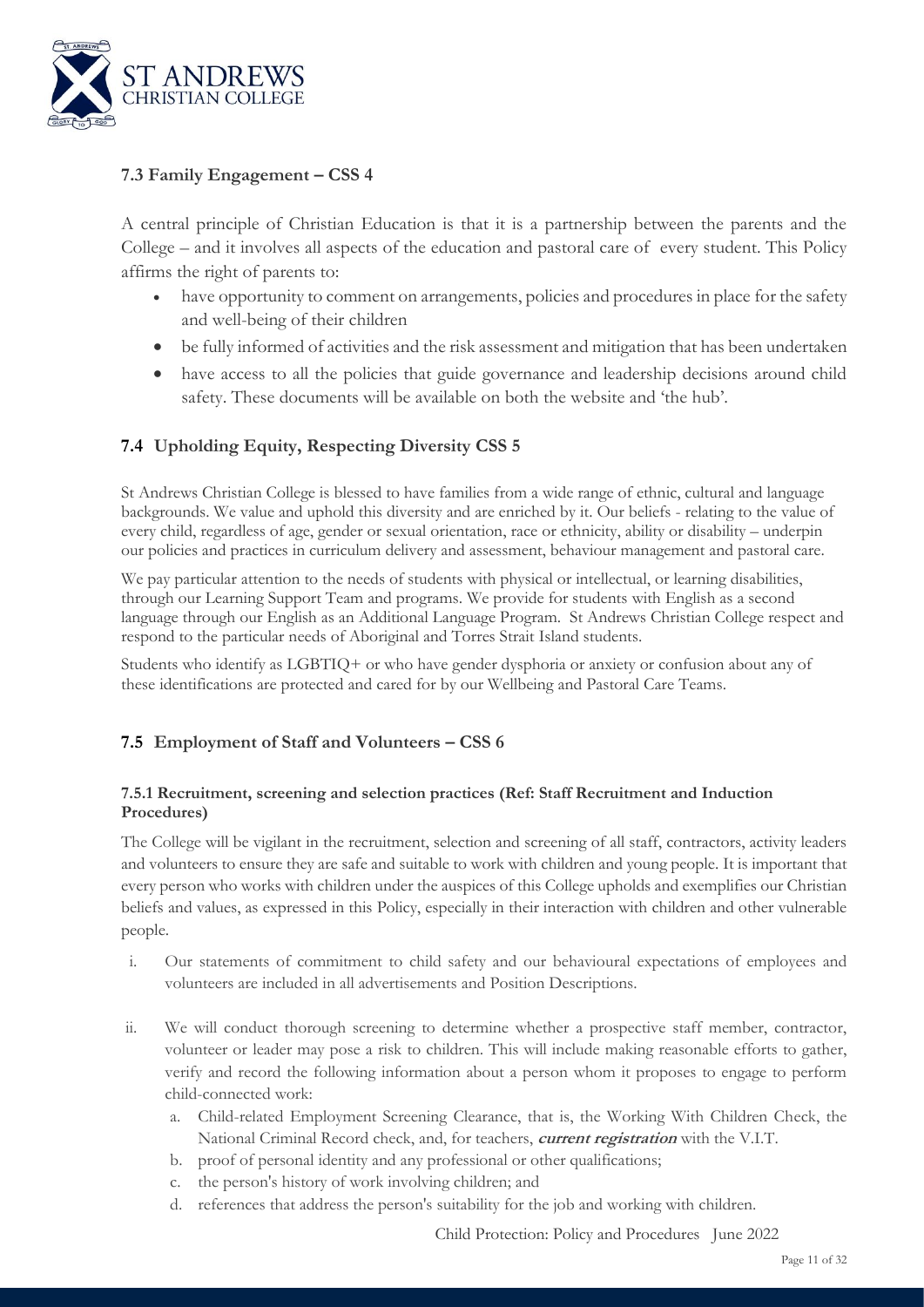

iii. The type of evidence that an applicant is required to provide to the College will vary depending on the type of position that they are applying for. However, the College will not offer any applicant a position of responsibility until they provide the required evidence to Human Resources.

### **Any person with a record of child abuse, either sexual or physical, will not be offered a role at the College.**

iv. Short-listed applicants will be interviewed by the Principal and/or another member of the ELT prior to appointment being made official. Interviews will include specific questions relating to allegations or complaints made against the applicant involving misconduct against a child. The applicant will sign the questionnaire verifying the truthfulness and accuracy of the statements. (See: Child-safe Employment Policy)

### **7.5.2 Induction, Training and Annual Certification**

**The College provides a system of induction, support and supervision** so people feel valued, respected and fairly treated. This system will train and guide our staff and volunteers in their interactions with children and provide clear procedures for managing programs and activities.

- a. All staff are provided with a copy of this **Child Protection: Policy and Procedures** (the core documents, and the Child Protection Staff Manual) that defines unacceptable conduct, boundaries and expectations for behaviour. Staff will sign a pledge stating they have read, understand and will comply with all guidelines and procedures.
- b. New staff will complete a Child-safe Induction process as part of their orientation to the College.
- c. Annual **'Refresh, Renew, Update'** sessions are run for all teachers, administration staff and volunteers, to ensure staff awareness of the risks to child safety and familiarity with College childprotective practices and reporting expectations, and where there have been changes to legislation or practice. This includes the completion of the 'Protecting Children; Mandatory Reporting' eLearning module for teachers and other Mandatory Reporters. Satisfactory completion of this module will generate a Certificate of completion/compliance, which is recorded by Administration. It can be accessed at [Information Sharing and MARAM Online Learning System: Log in to the site](https://elearn.childlink.com.au/login/index.php)  [\(childlink.com.au\)](https://elearn.childlink.com.au/login/index.php)

First time use will require each person to create a login username and password. It is advisable to use your College Initial-Surname or email address for username and your College password for this application as well.

### **7.5.3 Support and Supervision for Staff, Contractors and Volunteers:**

St Andrews Christian College provides support and supervision so that people feel valued, respected and fairly treated in the following ways:

The College checks VIT registrations for teachers, and WWCCs for all other directly employed staff annually. The VIT and WWCC organisations regularly check the suitability of staff for child connected work throughout the period that the registration / check is held.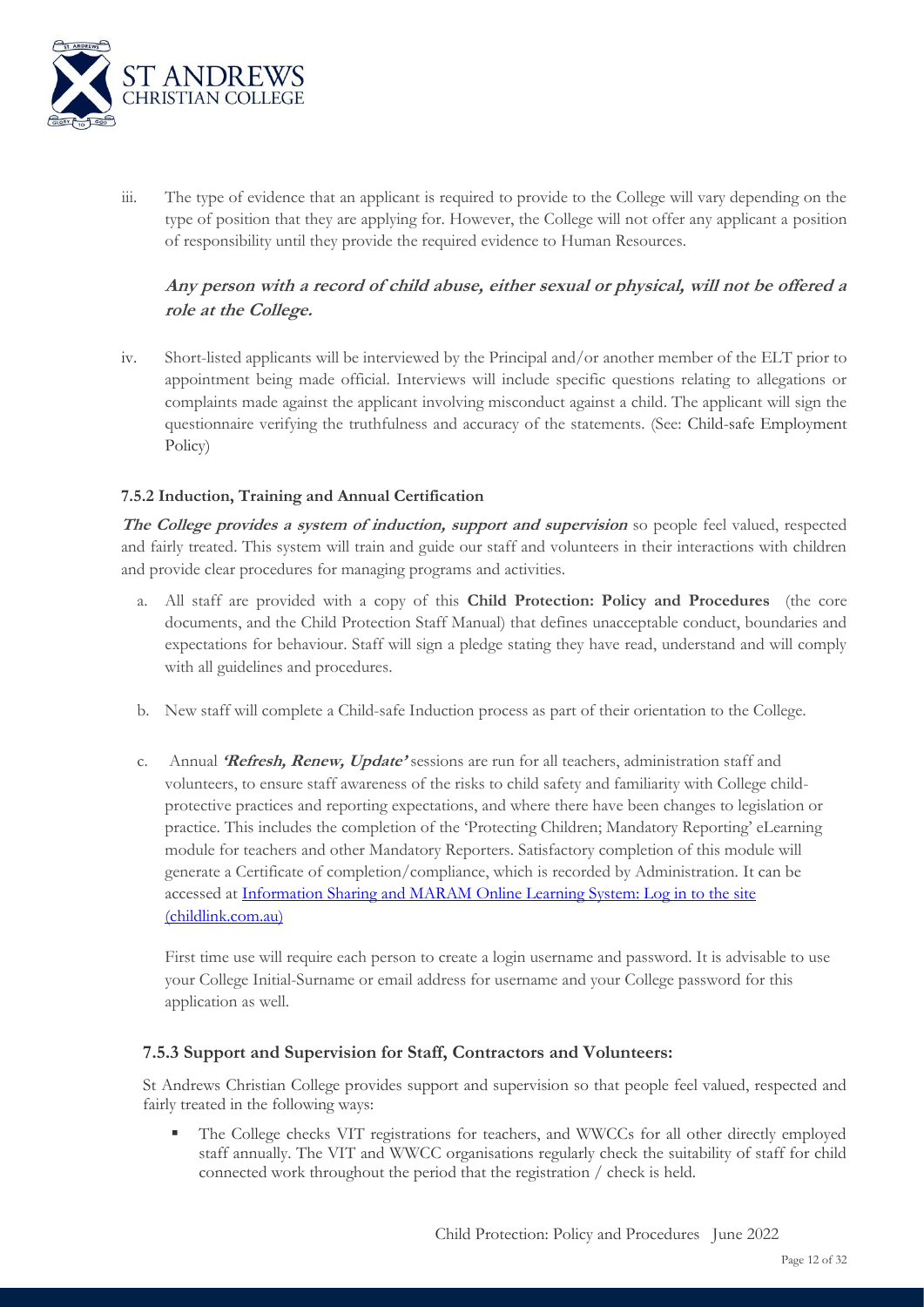

- Staff complete *Staff Intentions* Forms annually. This form outlines expectations and confirms that staff are still in agreement with the College *Statement of Belief.* It provides opportunity for staff to voice any concerns they may have regarding their employment.
- Staff are accountable to read and familiarise themselves with College policies annually, as available on **the hub** and directed by the ELT. Staff sign-off after reading is checked and stored.
- Staff are aware that they are accountable to their peers, supervisors and ultimately, God for the safety and wellbeing of students. Awareness, vigilance and conferring with colleagues and supervisors are important strategies that are encouraged in protecting our students.
- Where possible, the College will:
	- Organise for trade-based works to take place outside of school hours.
	- Endeavour to employ regular contractors for trade works.
	- Ensure that contracts include child safety standards and expectations.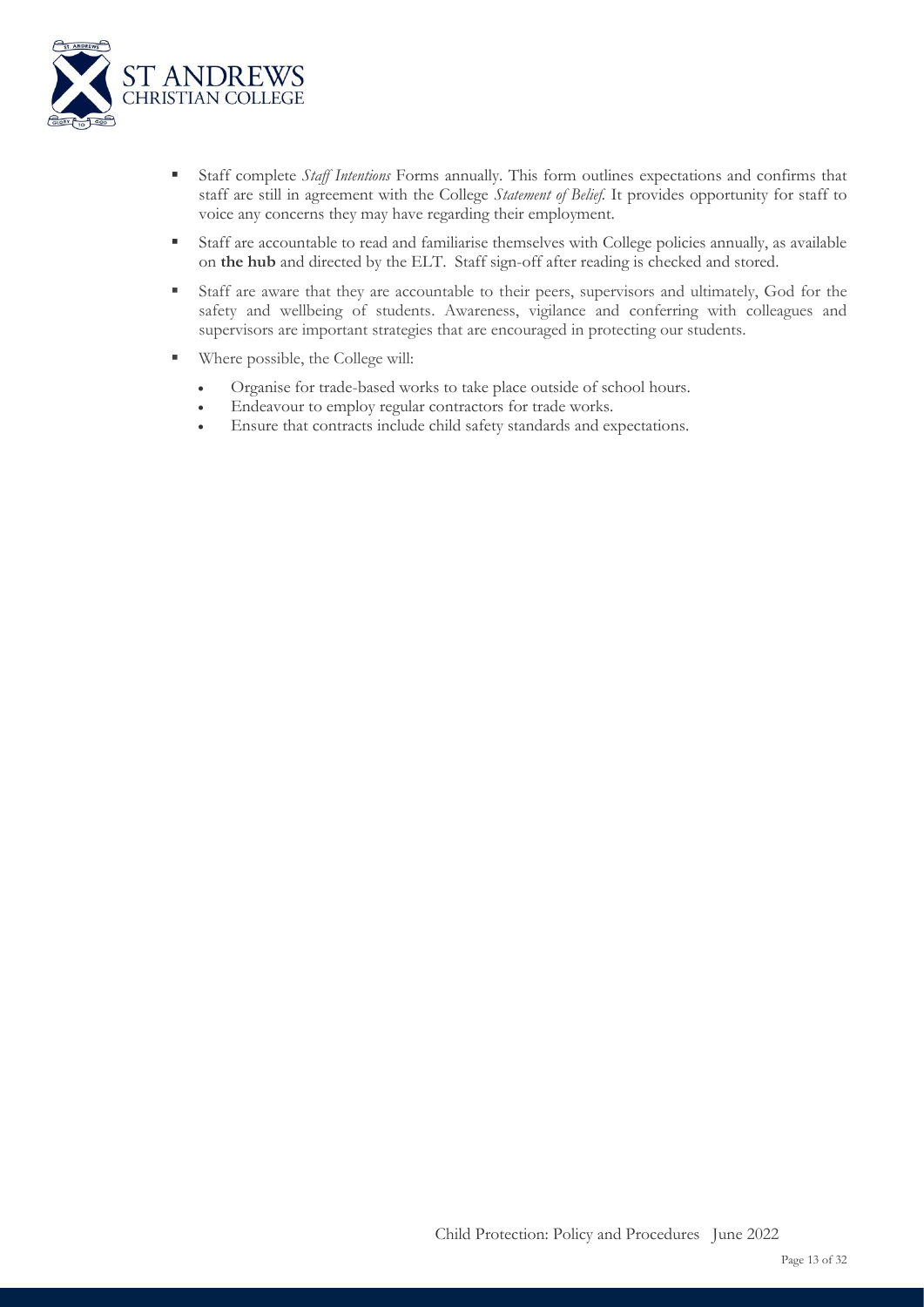

# 8. RISK MANAGEMENT CSS 9+

The College Executive Leadership Team and the OH&S committee role is to identify and manage risks in all school environments, including physical and online. A detailed statement of the College's approach to Risk Management is contained in the Risk and Compliance Policy and Management document<sup>2</sup> .

Risk assessment and management practices are embedded in our procedures for all services, programs or activities authorised by the College. We use these practices to inform our planning and implementing of all aspects of operation at the College.

Risk identification and mitigation is part of the planning process for all activities, especially sports events, excursions and camps. The College uses the Plan-Check-Go product from CompliSpace to ensure consistent and thorough risk management processes are provided to the Deputy Principal – Operations prior to any event being approved and authorised. (See Excursions and Camps Policy<sup>3</sup>)

Online safety is managed in various ways, articulated in the College ICT and Digital Devices Policy and Protocols<sup>4</sup> and overseen by the College Network Administrator. Annually, students and parents are given direct instruction in regards to online safety.

Risk Management also applies to Occupational Health and Safety generally and is covered in more detail in OH&S Policy and Staff Manual 2020. The College **OH&S committee will identify and manage risks within the College and its environment.** If the OH&S Committee identifies risks of child abuse occurring in the College or its environment the Committee will make a record of those risks and specify the action(s) the College will take to reduce or remove the risks (i.e. risk controls). As part of its risk management strategy and practices, the Committee will monitor and evaluate the effectiveness of the implementation of its risk controls.

# 9. RECORD KEEPING CSS 7, 8 & 11

Record keeping is an essential element of our Child Protection strategies.

- Teachers, aides and volunteers should keep personal notes of concerns, observations and disclosures regarding child abuse during the process of forming a reasonable belief.
- Notes can be saved as a Pastoral Care Record on a student's profile on 'the hub'. These are accessible by the CPO and the Deputy Principal – Operations.
- When a 'reasonable belief' has been established, these notes can be recorded as an Initial CPO Report, available from the CPO site on 'the hub'. If it is clear that the belief requires a mandatory report, the notes and Initial CPO Report can be used to make out a formal Child Abuse Report Form, that can be supplied to the Victoria Police or the Child Protection Unit of DFFH.
- If a report is made by a mandated reporter or any other employee of the College, then all notes and the Report Form will be saved to a **case file**, which will keep all subsequent correspondence and materials relating to investigations, determinations and further actions.

Notes and forms will record places, times, dates, names of people, observable behaviours or evidence of harm. Reports must be securely stored by the CPO/College Administration. They provide valuable legal documents for any investigations and demonstrate the College's due diligence.

<sup>2</sup> Microsoft Word - [Risk and Compliance Policy and Management 12 21 \(amazonaws.com\)](https://s3.ap-southeast-2.amazonaws.com/sbx.ap-southeast-2.saccl/storage/38480/3e47a/81d09/320a6/7e14e/28b1c/5d5cf/5eb99/384803e47a81d09320a67e14e28b1c5d5cf5eb99?response-cache-control=no-store&response-content-disposition=inline%3B%20filename%3D%22Risk%20and%20Compliance%20Policy%20and%20Management%2012%2021.pdf%22&response-content-type=application%2Fpdf&response-expires=Thu%2C%2016%20Jun%202022%2004%3A39%3A20%20GMT&X-Amz-Content-Sha256=UNSIGNED-PAYLOAD&X-Amz-Algorithm=AWS4-HMAC-SHA256&X-Amz-Credential=AKIAW5V2PMJP4XPKUJEH%2F20220615%2Fap-southeast-2%2Fs3%2Faws4_request&X-Amz-Date=20220615T043920Z&X-Amz-SignedHeaders=host&X-Amz-Expires=86400&X-Amz-Signature=aaa6d35c4353d57880893f9df93a9aed0c5d46e61a4a88d33c82bf4768e8f404)

<sup>3</sup> Microsoft Word - [Excursions and Camps Policy Protocols and Procedures 2020 \(amazonaws.com\)](https://s3.ap-southeast-2.amazonaws.com/sbx.ap-southeast-2.saccl/storage/eeaba/3a0cc/167f7/c9820/ff13b/a26f0/c71e2/9a29d/eeaba3a0cc167f7c9820ff13ba26f0c71e29a29d?response-cache-control=no-store&response-content-disposition=inline%3B%20filename%3D%22Excursions%20and%20Camps%20Policy%20Protocols%20and%20Procedures%202020.pdf%22&response-content-type=application%2Fpdf&response-expires=Thu%2C%2016%20Jun%202022%2004%3A38%3A24%20GMT&X-Amz-Content-Sha256=UNSIGNED-PAYLOAD&X-Amz-Algorithm=AWS4-HMAC-SHA256&X-Amz-Credential=AKIAW5V2PMJP4XPKUJEH%2F20220615%2Fap-southeast-2%2Fs3%2Faws4_request&X-Amz-Date=20220615T043824Z&X-Amz-SignedHeaders=host&X-Amz-Expires=86400&X-Amz-Signature=ac6450004ac3a2bc837492ed7e0a9980eadadcb41d6192735329e81948a37e6d)

<sup>4</sup> Microsoft Word - [ICT and Digital Devices Policy and Implementation 20.10.20v3 \(amazonaws.com\)](https://s3.ap-southeast-2.amazonaws.com/sbx.ap-southeast-2.saccl/storage/b3222/23c15/43541/5254b/70e57/8a535/9d207/f8346/b322223c15435415254b70e578a5359d207f8346?response-cache-control=no-store&response-content-disposition=inline%3B%20filename%3D%22ICT%20and%20Digital%20Devices%20Policy%20and%20Implementation%2020.10.20v3.pdf%22&response-content-type=application%2Fpdf&response-expires=Thu%2C%2016%20Jun%202022%2004%3A36%3A48%20GMT&X-Amz-Content-Sha256=UNSIGNED-PAYLOAD&X-Amz-Algorithm=AWS4-HMAC-SHA256&X-Amz-Credential=AKIAW5V2PMJP4XPKUJEH%2F20220615%2Fap-southeast-2%2Fs3%2Faws4_request&X-Amz-Date=20220615T043649Z&X-Amz-SignedHeaders=host&X-Amz-Expires=86399&X-Amz-Signature=773fe2a12a703f6494fd6950f872393cfb7df266d975c4a365f7570de5f88e7a)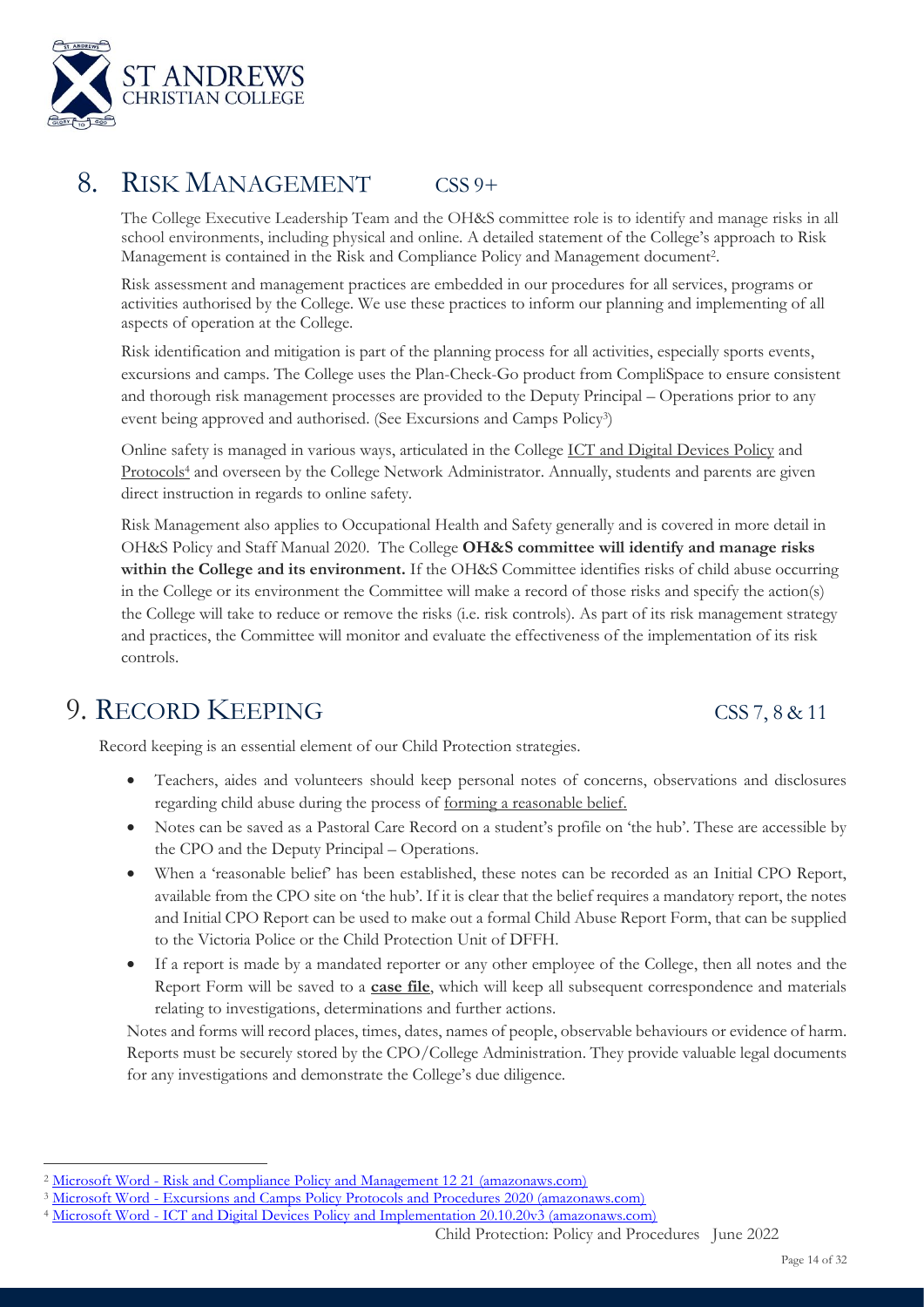

# 10. PRIVACY AND CONFIDENTIALITY CSS 11

The College will collect, use, disclose and hold personal information of all people who fulfil a role within the College, in accordance with relevant privacy legislation. Such data will be securely stored and protected. Greater detail is provided in the College's *Privacy Policy*

As much as is reasonably possible, an individual's confidentiality is to be protected where allegations of child abuse are made. Both those who are making reports and those about whom accusations are being made are entitled to confidentiality. Where there is suspected abuse or misconduct, staff members, leaders, volunteers and contractors must not disclose or make use of the information in a manner that breaches confidentiality, other than to report and act in a way consistent with the Child Protection Policy, Code of Conduct and Procedure, and relevant statutory requirements.

# 11. REVIEW CSS 10

All policies, procedures and practices for keeping children safe will be reviewed every three years or following changes to the law. After every reportable incident, this policy will be reviewed to assess whether the College's child protection policies or procedures require modification to better protect the children under its care. St Andrews Christian College undertakes to seek views, comments and suggestions from children, parents, carers, staff and volunteers.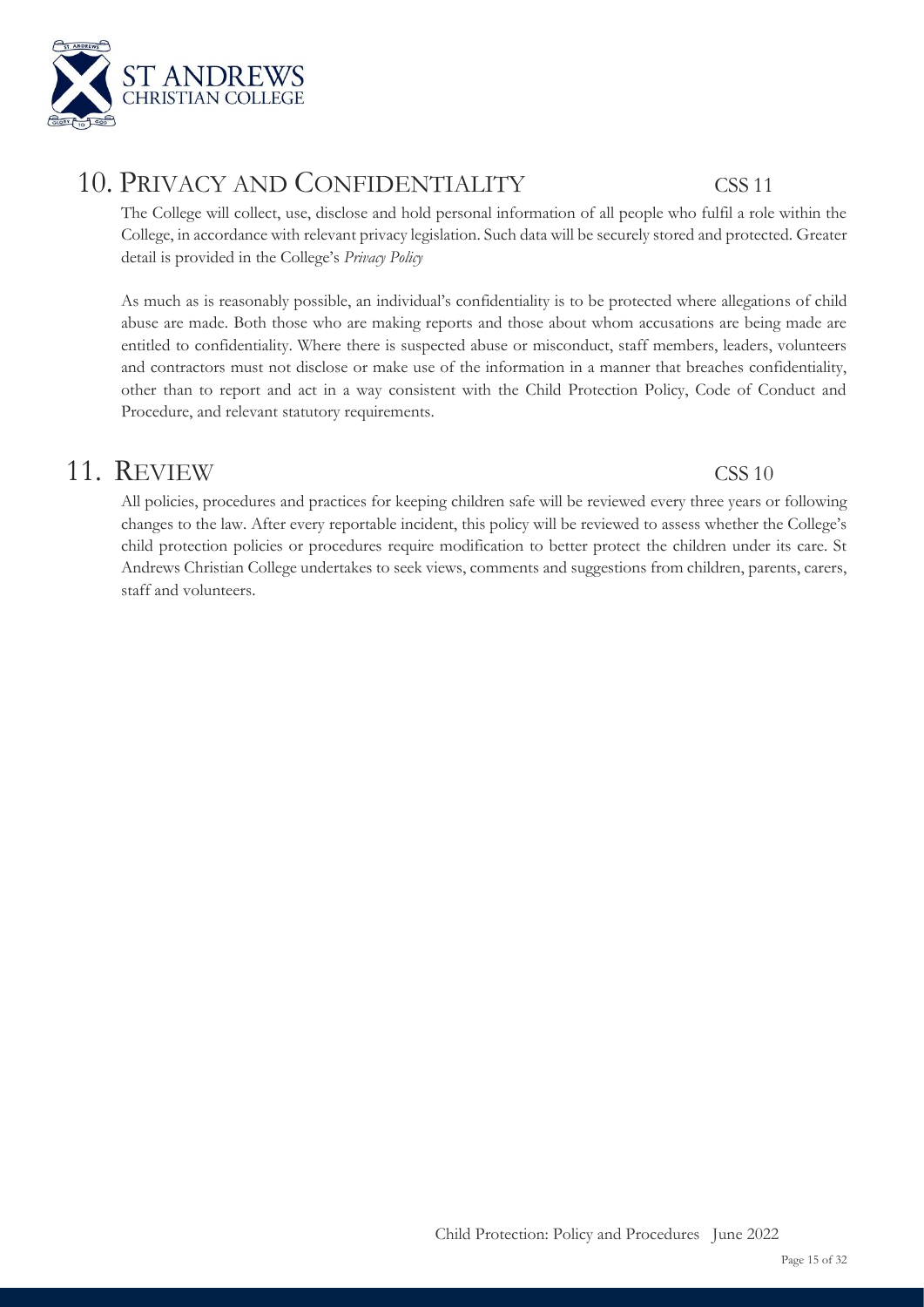

# 12. REPORTING OBLIGATIONS –

*RESPONDING, REPORTING AND CARE FOR THE CHILD*

**If any person believes a child is in immediate risk of abuse, telephone 000.**

**Fulfilling the roles and responsibilities contained here does not displace or discharge any other obligations that arise if a person reasonably believes that a child is at risk of child abuse. 1**

### **12.1 Overview**

Child abuse, especially sexual abuse of a child must be reported, where a reasonable belief is held that the child concerned has been abused, is being, or is likely to be, abused. A responsible adult can come to a reasonable belief through:

- i. Disclosure by a child about abuse to his or her self.
- ii. Disclosure by another child or an adult about abuse to a child, or
- iii. Direct observation of the abuse or evidence of it by the reporting adult.

The identity of the abuser and the circumstances of the event determine the procedure that should be followed by the leadership, employees or volunteers of the College.

### **12.2 Reporting Abuse of a Child Outside of the College**

If a child enrolled in the College discloses abuse against them or to another child, by a person **outside of the College community**, then the procedures outlined in **Reporting Procedure 1** (Appendix 1 and 1A) must be followed. All such disclosures should be written up on a **Complaints Form** (Appendix 2) and the Principal informed (or if the concern is about the Principal, the Board Chair should be informed instead).

Staff are not required to make a judgement about the truth of the allegation of child abuse<sup>5</sup>.

However, it is the duty of the person to whom the disclosure was made to report the matter to either the Police or Child Protection Services (a division of DFFH), following the Reporting Procedure 1. The College leadership may also decide to make a report.

In this case, **no further investigation by the College is required**. However, all reasonable steps to protect

the child from harm should be taken, and pastoral care extended to the child and family, as appropriate.

### **12.3 Abuse of a Child by a College employee, volunteer or contractor.**

In the case of an allegation being made against staff member, volunteer, leader or contractor at College, the staff member initially contacted will follow the Reporting Procedure in **Procedure 1** (Appendix 1 and 1B) to notify both the College Executive Leadership Team (usually the Principal) and the Police (if the matter is deemed severe or criminal).

If the allegation is against the Principal, concerns should be raised with the Board Chair by email chairman@standrews.vic.edu.au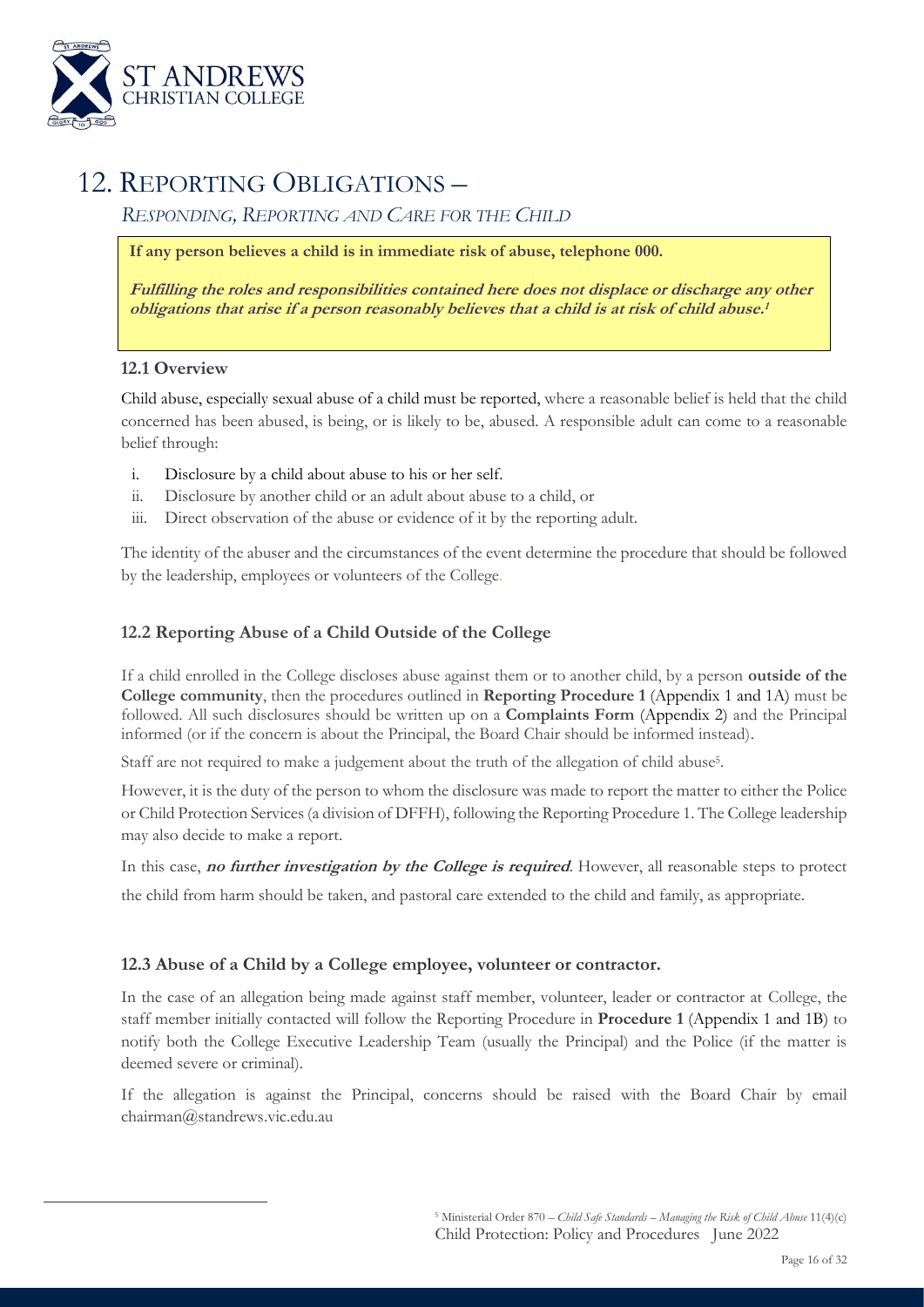

In this case, then the additional requirements of the **Reportable Conduct Scheme** must also be followed by the Principal, as summarised here:

The College will take all steps to ensure that the safety of the child is paramount.

- **Step 1.** Ensure that the details of the allegation are recorded on a College **Complaint Form**, and the Board/Executive Leadership Team is informed. Report the matter to the Police or DFFH.
- **Step 2. Withdraw the accused person from active duty,** which could entail standing down (with pay, where applicable), re-assignment to other duties that do not have direct contact with children, or to work under increased supervision while the matter is being investigated.
- **Step 3.** Notify the *Commission for Children and Young People* in accordance with the Reportable Conduct Scheme guidelines, that is, within three (3) working days.
- **Step 4.** The investigation process should be completed within 30 days of notification, or within 30 days of any investigation undertaken by the Police or other government agency. The report of the investigation, including findings and actions taken (or decision not to act) will be sent to the CCYP. In some cases it may be appropriate to bring in an investigator from outside the College, to avoid conflicts of interest. (See below)
- **Step 5.** When a report is made, the leadership will contact the Insurance company (ACS Insurance) and the Presbyterian Church of Victoria.

### **12.4 Investigations**

The College will ensure all allegations relating to an incident of abuse are appropriately investigated in accordance with its obligations and to the extent reasonably practicable.

In some circumstances, as described by the **Reportable Conduct Scheme**, it may be necessary for College to endorse and conduct an investigation **in addition to** any investigation conducted by authorities (e.g. the police).

This inhouse investigation may only occur after being given clearance by the Police, if criminal charges have been made.

The College may conduct an independent investigation into the allegation to the extent that it will not interfere with investigations by the Department or the police and will co-operate with the authorities as required. All people covered by this Child Protection Policy, Code of Conduct and Procedure must co-operate fully with any investigation by the Department, the police or the College.

In some circumstances, it may be appropriate for College to engage a person (or persons) from outside the College to conduct an independent investigation in relation to allegations. <sup>6</sup>

The College will make every effort to keep any such investigation confidential; however, from time to time other employees, leaders, volunteers and contractors may need to be consulted in conjunction with the investigation (e.g. to provide witness statements).

<sup>6</sup> It is important to have an arrangement in place. The investigator must be a person of experience and qualification, maybe with a role in the wider church association or sourced through Christian Schools Australia.

Child Protection: Policy and Procedures June 2022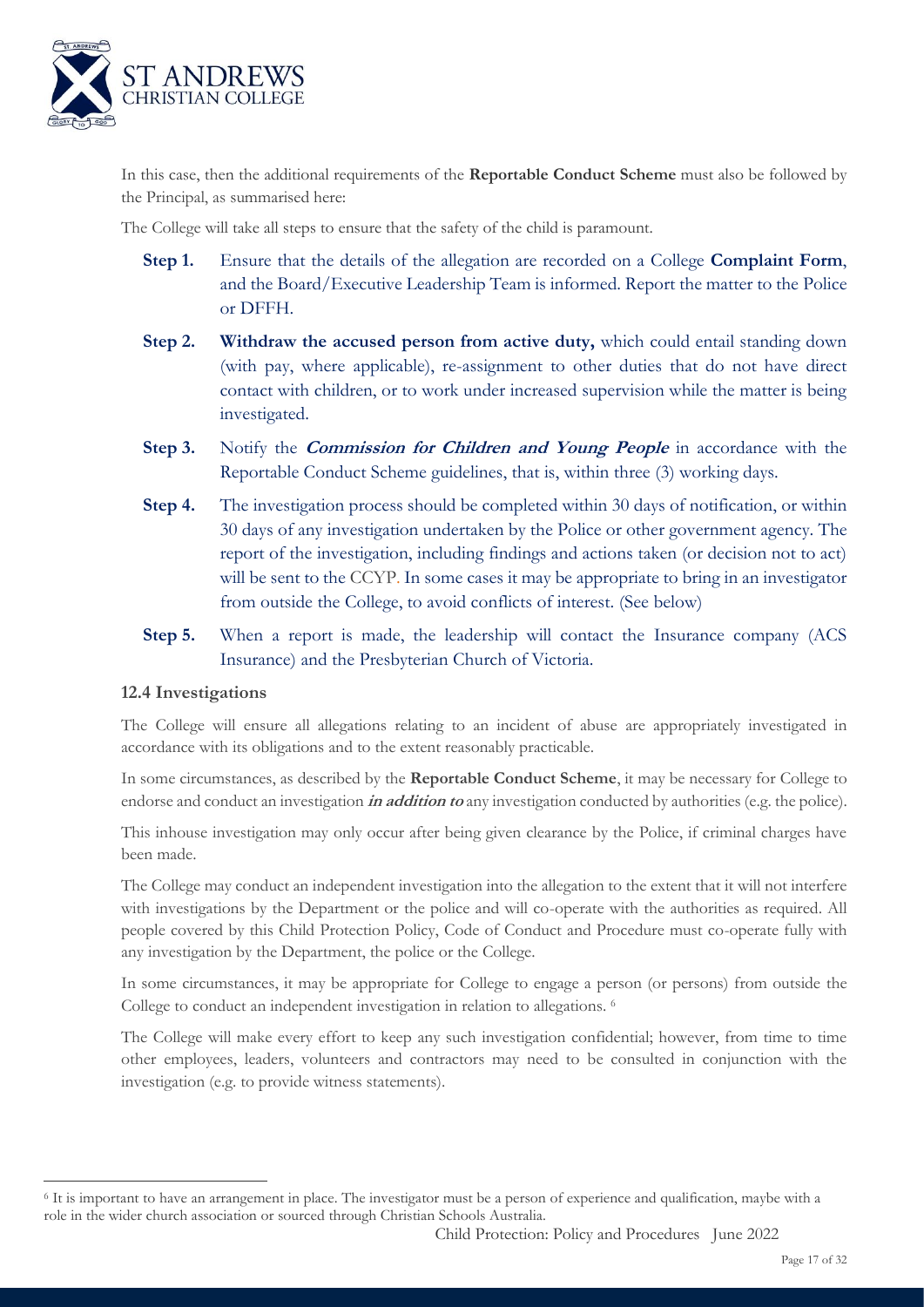

### **12.5 Case Management**

In the event of a child disclosing an incident of abuse to someone they trust it is essential that it is dealt with swiftly, sensitively and professionally.

An investigation conducted by the College will be conducted in accordance with procedural fairness to protect the integrity of the investigation and the interests of all the participants involved in the investigation. The College will also handle the allegations in a confidential manner to the greatest extent possible. The outcome will depend on the findings of the investigation, but may be (but not limited to). Such outcomes:

- withdrawal from current role;
- re-assignment to duties with no contact with children;
- increased supervision;
- disciplinary action, dismissal or criminal prosecution.

### **12.6 Care and Concern for the Abused Child**

**As a Christian community, it is expected that anyone aware of a child who has been abused, is at risk or in need of protection, will go over and above the legal requirements to protect and comfort the child. It is expected that the care, concern and support for the child will envelop the entire process, including follow up, and after the situation seems to have resolved. Child abuse is a serious and traumatic matter.** 

**The College will provide access to qualified counsellors/psychologists for students and staff who have been involved in abuse or traumatic events that have happened in the College.**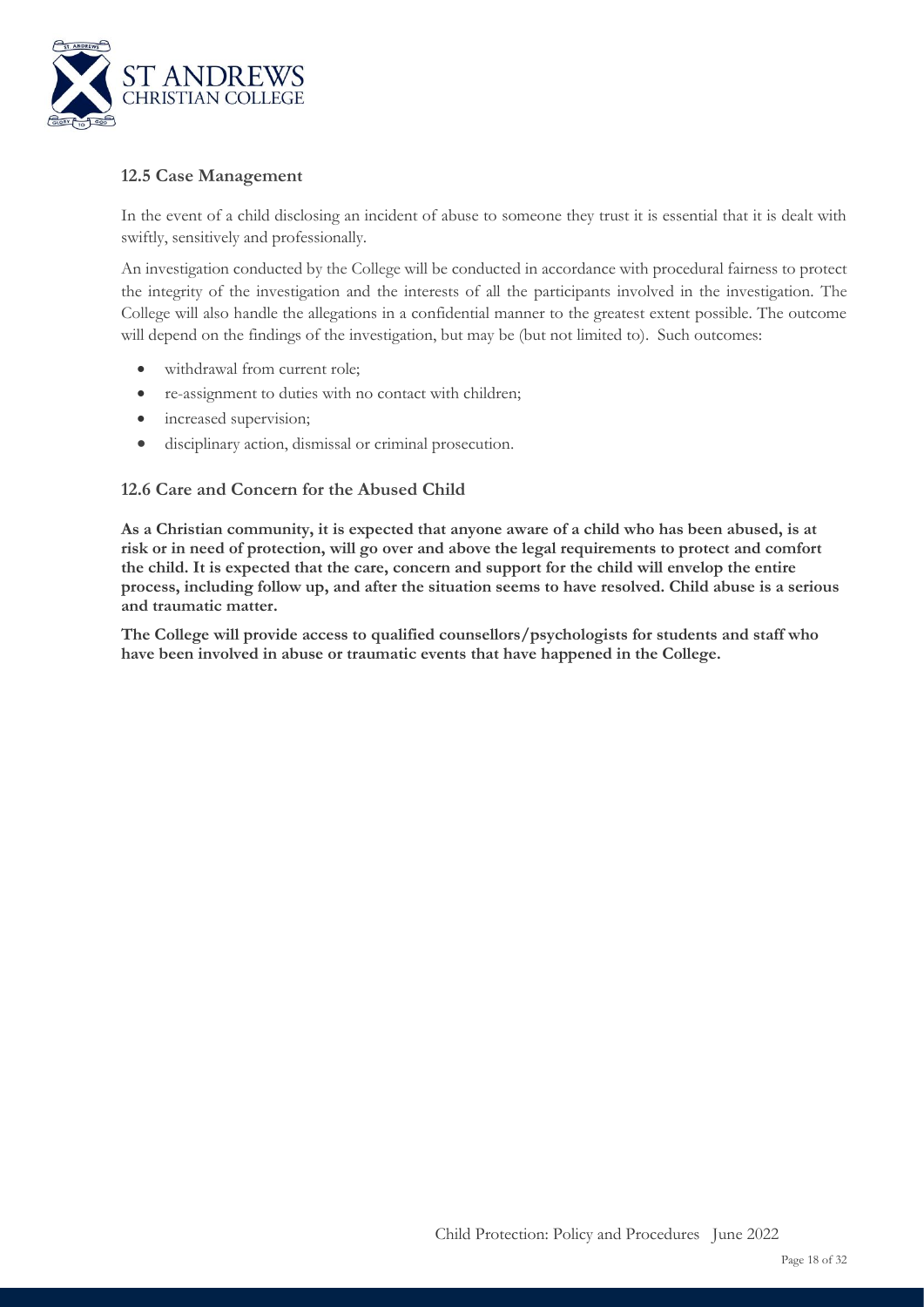

# 11. State and Local Contact Details

| Victoria Police                                                              | 000              |
|------------------------------------------------------------------------------|------------------|
| Child First - Yarra Ranges                                                   | 1300 369 146     |
| Child Protection Crisis Line (24 hours)                                      | 13 12 78         |
| DFFH Child Protection - Eastern Suburbs                                      | 1300 360 391     |
| Department of Health and Human Services (DHHS)                               | 1300 360 391     |
| Headspace - Knox                                                             | $(03)$ 9801 6088 |
| Kids Helpline                                                                | 1800 55 1800     |
| Lifeline                                                                     | 13 11 14         |
| Victoria Police - Sexual Offences and Child Abuse Investigation Team (SOCIT) | $(03)$ 9881 7939 |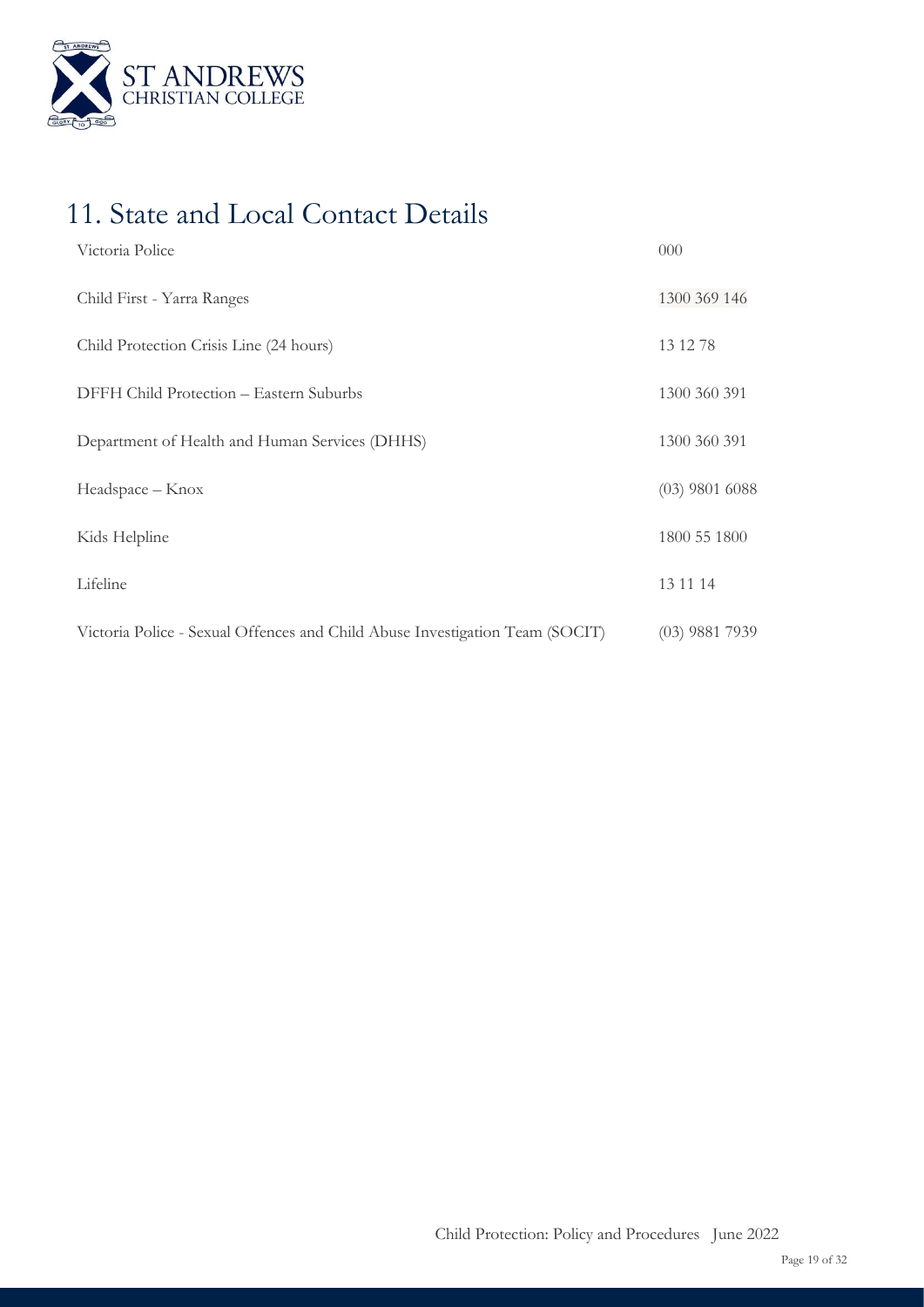

# **Appendix 1. Reporting Procedures**

### **Reporting Procedure 1**

### **1. Clarifying, Recording Evidence and Specific Information about the Child**

*A Report is required if you believe, based on reasonable grounds, that a child has suffered, or is at risk of suffering, significant harm as a result of physical, sexual, emotional abuse or neglect AND that the child's parents or caregivers have not, or are unlikely to, protect the child from such harm.*

The following information will be required when making a formal report to either the Police or Child Protection Services.

- The child's name, age (date of birth is preferable) and address
- The name, age and address of any known siblings
- Your reasons (observations or disclosures) for believing that the child is at risk of abuse, or actually being abused or neglected
- Your assessment of the immediate danger to the child
- Current whereabouts of the child or vulnerable person (if not in the home)
- Your description of injuries or 'sign' behaviours you have observed
- Any other information you may have of relevance to the investigation

### **2. Fill out a Complaints Report Form (Appendix 2)**

**N.B.** *You do not have to be given permission by College leadership to make such a report. Your identity as notifier will remain confidential unless you choose to inform the child or family.*

**3. Reporting.** Making a report is to lay a serious allegation of a criminal offence against another person, so clarify your perceptions carefully before reporting.

You can make your report to:

- **The College Child Protection Officer**, using a Complaint Form. Attach your notes to the form, keeping a copy. Please note, the CPO will inform the Principal / ELT of your report (or if the concern is about the Principal, the Board Chair will be informed), and they will act in accordance to law. You may still make an independent report to:
- The Police. (Ring 000) The police are the most appropriate first responders if the report is regarding abuse that is immediate, criminal or endangering the child either on school premises in another location.
- **Child Protection Services** 1300 360 391 (Eastern suburbs) Victoria: (1300 655 795 BH, or 13 12 78 AH) is a statutory service provided by DFFH to protect children and young people at risk of harm and to work with families to ensure these risks are mitigated.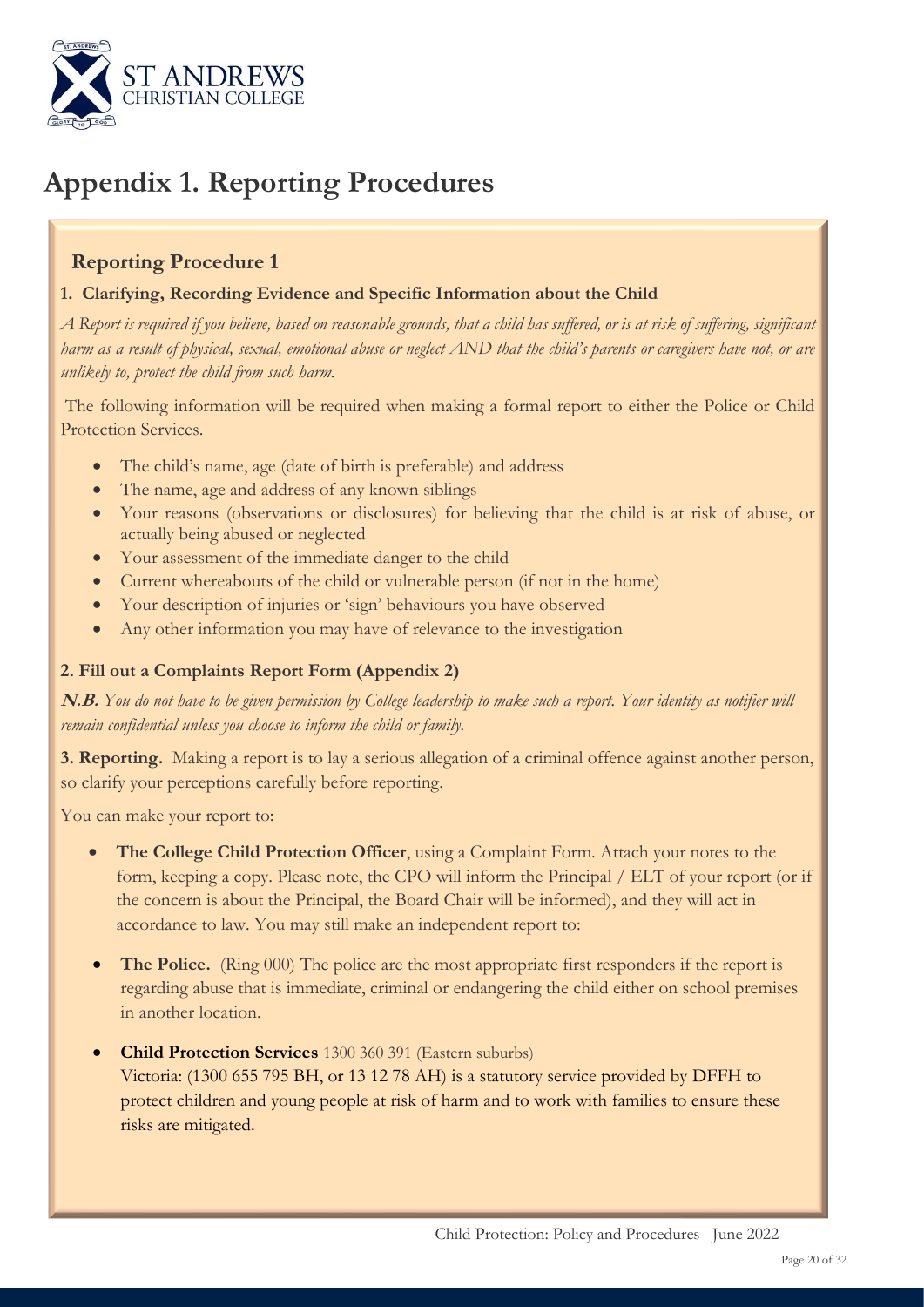

## **Appendix 1A** - **Reporting Child Abuse External to the Workplace / College**

The chart below outlines the process that a person working with children in a specific setting should follow to protect a vulnerable child from actual or possible abuse, from someone **with no relationship or connection with the organisation.**



*There is nothing else you need to do, as a responsible adult.* 

*Your identity as notifier will remain confidential unless you choose to inform the child or family.*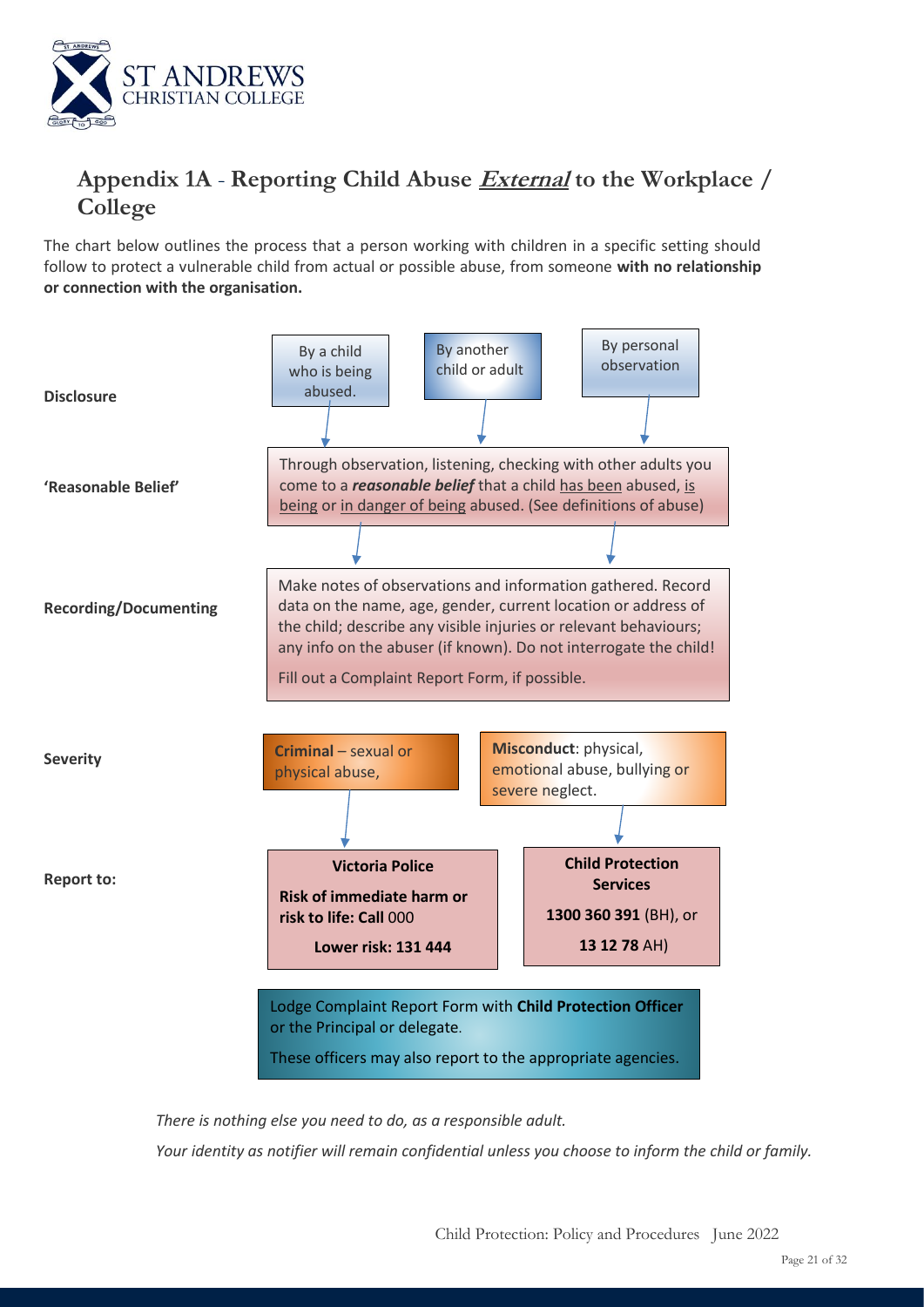

# **Appendix 1B – Reporting Child Abuse IN your Workplace**

Even if you know the person as a colleague, your first duty of care is to safeguard the child.

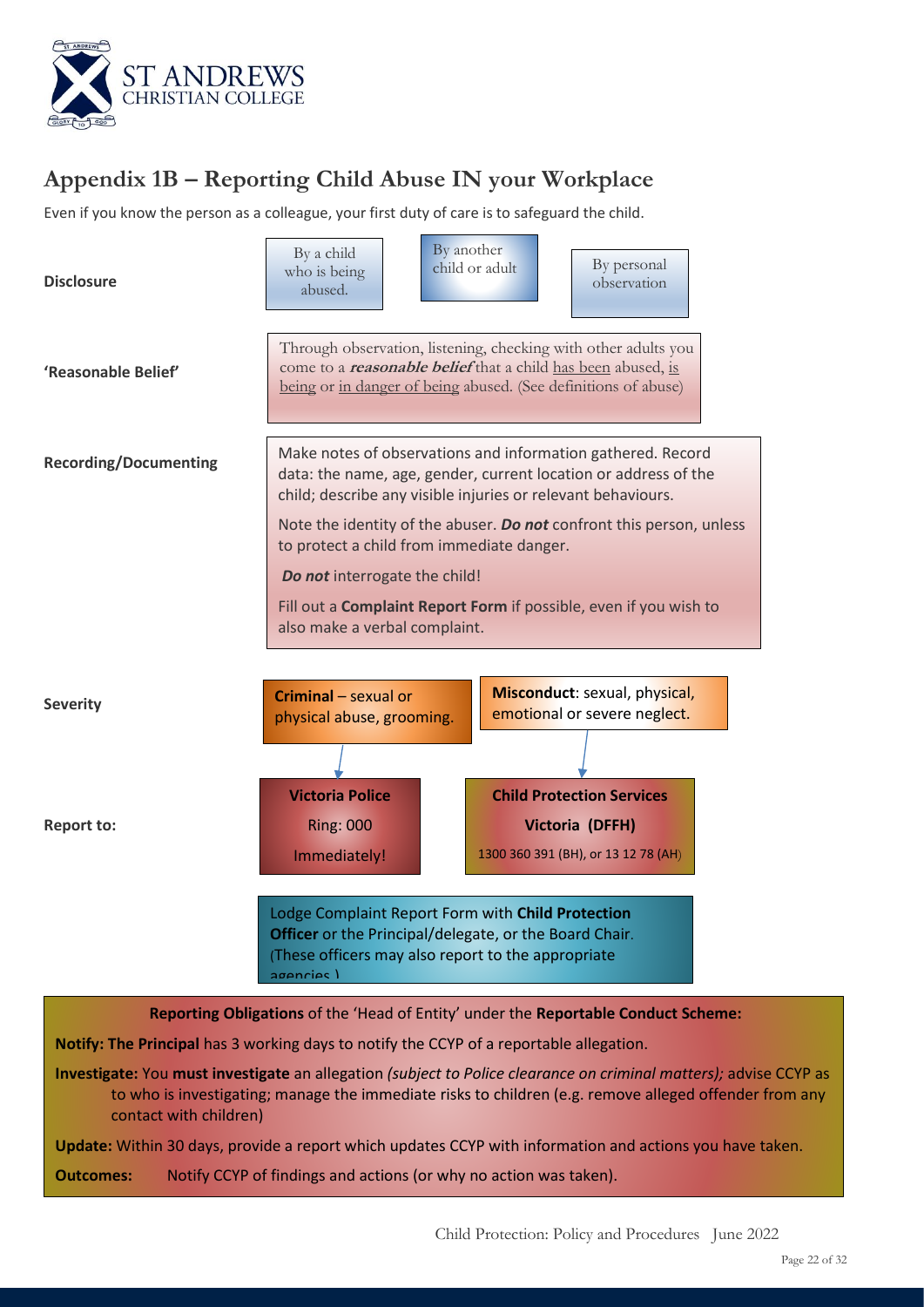

# **APPENDIX 2. Complaint Report Form (Child Abuse)**

Please use this Form to make a Formal Complaint regarding discrimination or abuse of any kind towards yourself or another person, including a child. **Please read the Code of Conduct Document before using this form.**

**COMPLAINT FORM (Private and Confidential) Date: / /20\_\_ Time: \_\_\_:\_\_\_\_ am/pm**

| Your Name:                                                                                                                                                                                                         | (If applicable)<br>Role at the College:                                                                                                                                                                 |  |  |  |
|--------------------------------------------------------------------------------------------------------------------------------------------------------------------------------------------------------------------|---------------------------------------------------------------------------------------------------------------------------------------------------------------------------------------------------------|--|--|--|
| Is the complaint about offending behaviour:<br>a. Directed towards you? Yes / No<br>b, Concerning a child? Yes / No<br>c. About a vulnerable person? Yes / No                                                      | Who was the victim of the behaviour?<br>Date of Birth: __/ __/ ___/ ______ Age:<br><u> 1989 - Johann Stein, marwolaethau a bhann an t-Amhair ann an t-Amhair an t-Amhair an t-Amhair an t-Amhair an</u> |  |  |  |
| Please briefly, but accurately, describe the alleged behaviour about which you are lodging this Complaint<br>Report Form. (Keep to the facts, without interpretation or opinion.)<br>Who was the offending person? |                                                                                                                                                                                                         |  |  |  |
| What abusive behaviour did you observe or come to hear about?                                                                                                                                                      |                                                                                                                                                                                                         |  |  |  |
| Is there any physical evidence of abuse – is the child injured?                                                                                                                                                    |                                                                                                                                                                                                         |  |  |  |
| Where did the event/behaviour take place?                                                                                                                                                                          |                                                                                                                                                                                                         |  |  |  |
| Were there other witnesses? If so, provide name(s) $\qquad \qquad$                                                                                                                                                 |                                                                                                                                                                                                         |  |  |  |
| What is the level of risk to the victim now?                                                                                                                                                                       |                                                                                                                                                                                                         |  |  |  |
| Low                                                                                                                                                                                                                | High                                                                                                                                                                                                    |  |  |  |
| Possible<br>Likely to happen<br>Happened in the past                                                                                                                                                               | Immediate high risk                                                                                                                                                                                     |  |  |  |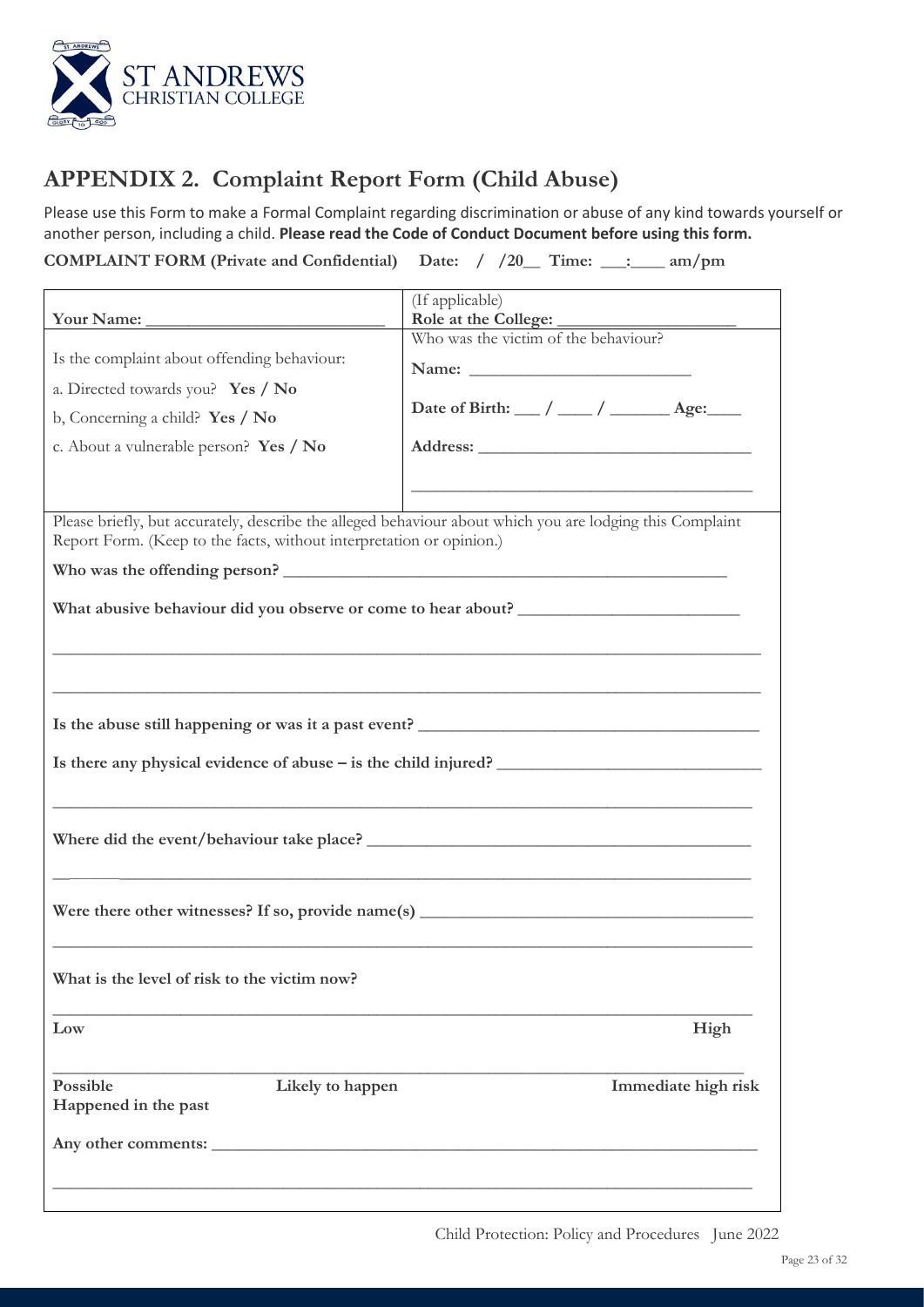

| Any other comments (continued)                                        |                                                                                                                                                                                                                               |
|-----------------------------------------------------------------------|-------------------------------------------------------------------------------------------------------------------------------------------------------------------------------------------------------------------------------|
|                                                                       |                                                                                                                                                                                                                               |
|                                                                       |                                                                                                                                                                                                                               |
|                                                                       |                                                                                                                                                                                                                               |
|                                                                       |                                                                                                                                                                                                                               |
|                                                                       |                                                                                                                                                                                                                               |
| of the investigator where I believe it is fair and transparent.       | Statement of Intent: I make this complaint in all sincerity, recognising that such a complaint may have a<br>serious or long-term impact on all those involved. I will act in good faith in the process and accept the ruling |
|                                                                       |                                                                                                                                                                                                                               |
| If you feel comfortable about involving another witness, do so below: |                                                                                                                                                                                                                               |
|                                                                       |                                                                                                                                                                                                                               |
|                                                                       |                                                                                                                                                                                                                               |
|                                                                       |                                                                                                                                                                                                                               |
|                                                                       |                                                                                                                                                                                                                               |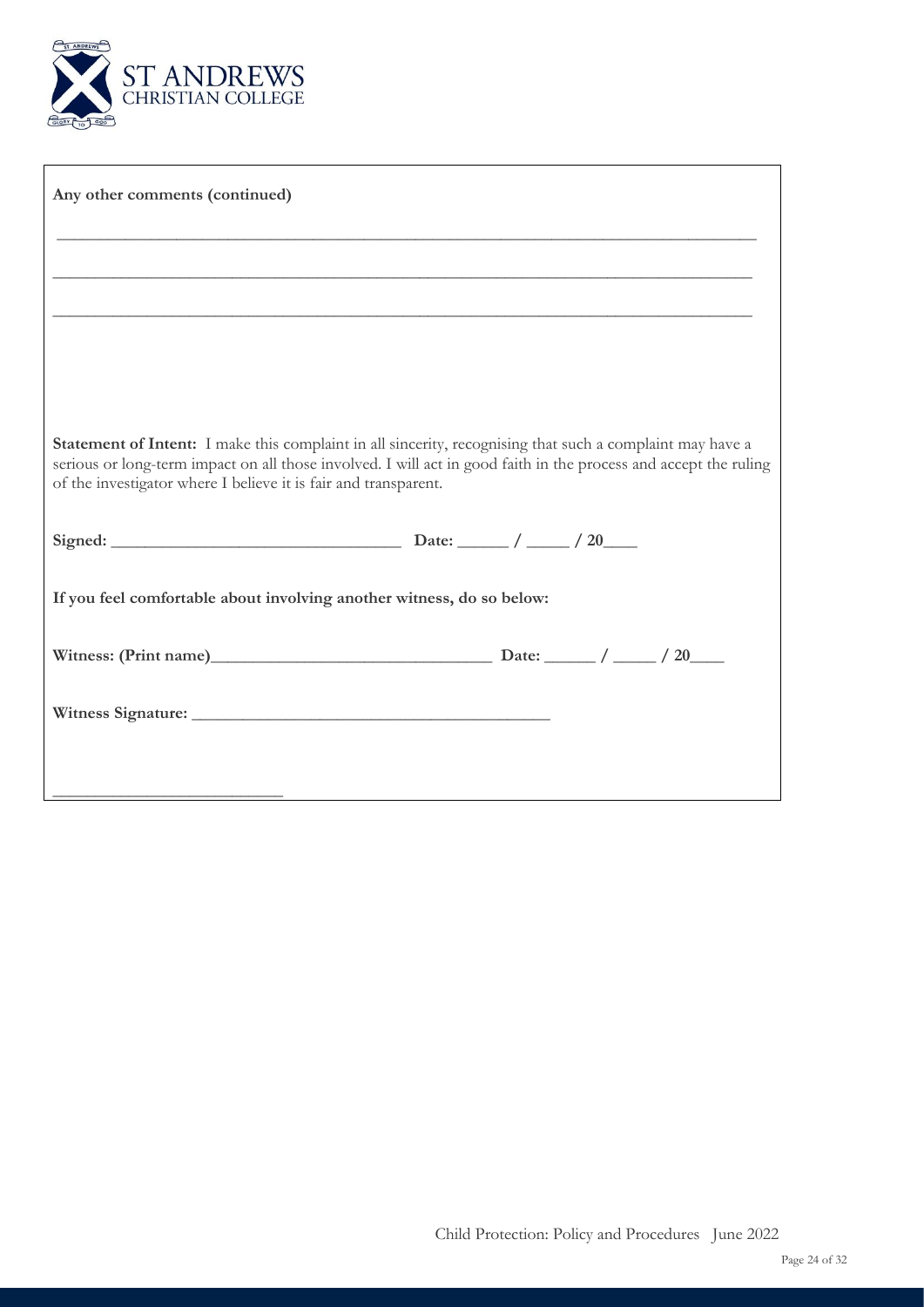

# APPENDIX 3 —DEFINITIONS

**Child** generally means a young person under the age of 18. In the context of this school, it includes all children enrolled as a student at the school, including those who turn eighteen during the school year.

**Child abuse** includes—

- Any act committed against a child involving
	- a sexual offence; or
	- an offence under section 49B(2) of the Crimes Act 1958 (grooming); and
- The infliction, on a child, of
	- physical / family violence; or
	- serious emotional or psychological harm; and
- Serious neglect of a child.

**Child safety or child protection** encompasses matters related to protecting all children from child abuse, managing the risk of child abuse, providing support to a child at risk of child abuse, and responding to incidents or allegations of child abuse. Child safety includes **cultural safety** for children.

**Children with a disability.** A disability can be any physical, sensory, neurological disability, acquired brain injury or intellectual disability or developmental delay that affects a child's ability to undertake everyday activities. A disability can occur at any time in life. Children can be born with a disability or acquire a disability suddenly through an injury or illness. Some disabilities may be obvious while others are hidden.

**CCYP** stands for **the** Commission for Children and Young People.

**Cultural safety<sup>7</sup>** is the positive recognition and celebration of cultures. It is more than just the absence of racism or discrimination, and more than cultural awareness and cultural sensitivity. It is an environment which is spiritually, socially and emotionally safe, as well as physically safe for children; where there is no assault, challenge or denial of their cultural or linguistic identity, of who they are and what they need. It is about shared respect, shared meaning, shared knowledge and experience, of learning, living and working together with dignity and truly listening.

**Reasonable ground for belief** is a belief based on **reasonable grounds** that child abuse has occurred when all known considerations or facts relevant to the formation of a belief are taken into account and these are objectively assessed. Circumstances or considerations may include the source of the allegation and how it was communicated, the nature of and details of the allegation, and whether there are any other related matters known regarding the alleged perpetrator.

A reasonable belief is formed if a reasonable person believes that:

- The child is in need of protection;
- The child has suffered or is likely to suffer "significant harm as a result of physical injury or sexual abuse";
- The parents are unable or unwilling to protect the child.

A 'reasonable belief' or a 'belief on reasonable grounds' is not the same as having proof, but is more than mere rumour, suspicion or speculation.

A 'reasonable belief' is formed if a reasonable person in the same position would have formed the belief on the same grounds. For example, a 'reasonable belief' might be formed if:

• A child states that they have been physically or sexually abused;

Child Protection: Policy and Procedures June 2022 <sup>7</sup> Revised from *An Overview of the Victorian Child Safe Standards* (November 2015) -State of Victoria, Department of Health and Human Services and *A Guide for Creating a Child Safe Organisation* (Version 2.0 December 2015)- Commission for Children and Young People.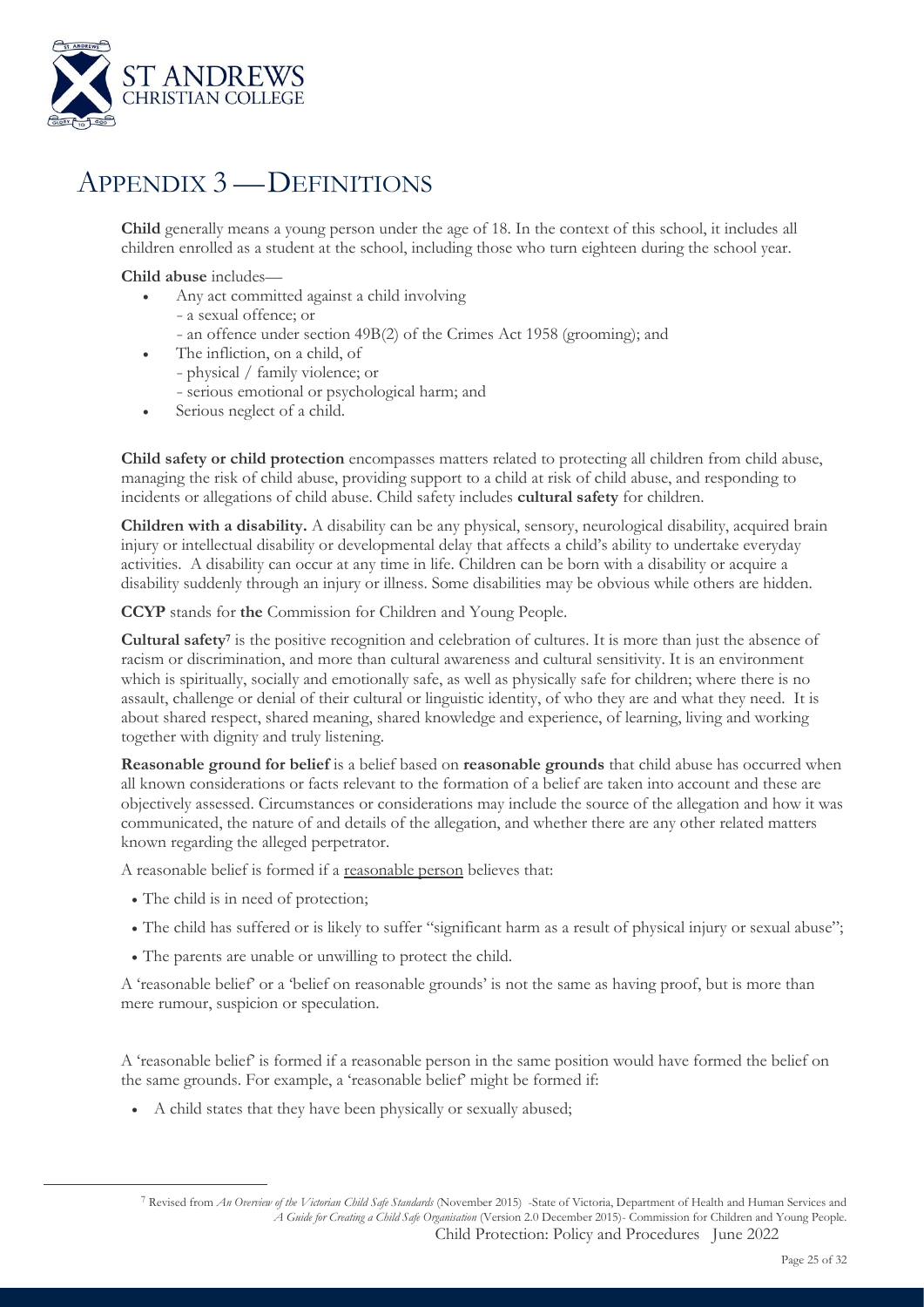

- A child states that they know someone who has been physically or sexually abused (sometimes the child may be talking about themselves);
- Someone who knows a child states that the child has been physically or sexually abused;
- Professional observations of the child's behaviour or development leads a professional to form a belief that the child has been physically or sexually abused or is likely to be abused; and/or
- Signs of abuse lead to a belief that the child has been physically or sexually abused.

**School environment** means any physical or virtual place made available or authorised by the school governing authority for use by a child during or outside school hours, including:

- A campus of the school;
- Online school environments (including email and intranet systems); and
- Other locations provided by the school for a child's use (including, without limitation, locations used for school camps, sporting events, excursions, competitions, and other events).

### **School governing authority** means:

- The proprietor of a school, including a person authorised to act for or on behalf of the proprietor; or
- The school governing body / College Board; or
- The principal, as authorised by the proprietor of a school, the school governing body, or the Education and Training Reform Act 2006 / Regulations 2017

**Staff** means an individual working in a school environment who is:

- directly engaged or employed by a school governing authority;
- a volunteer or a contracted service provider (whether or not a body corporate or any other person is an intermediary); or
- a minister of religion.

**Students at risk** are those whose health, wellbeing and educational success is at risk owing to factors such as poverty, race, ethnicity, language, family stress or other factors. It refers to all children who are vulnerable, in danger, or in need of special care, support, or protection because of age, disability, or risk of abuse or neglect. This can include aboriginal children, children from culturally and / or linguistically diverse backgrounds and children with a disability. See *5.4 Identifying Students at Risk* below.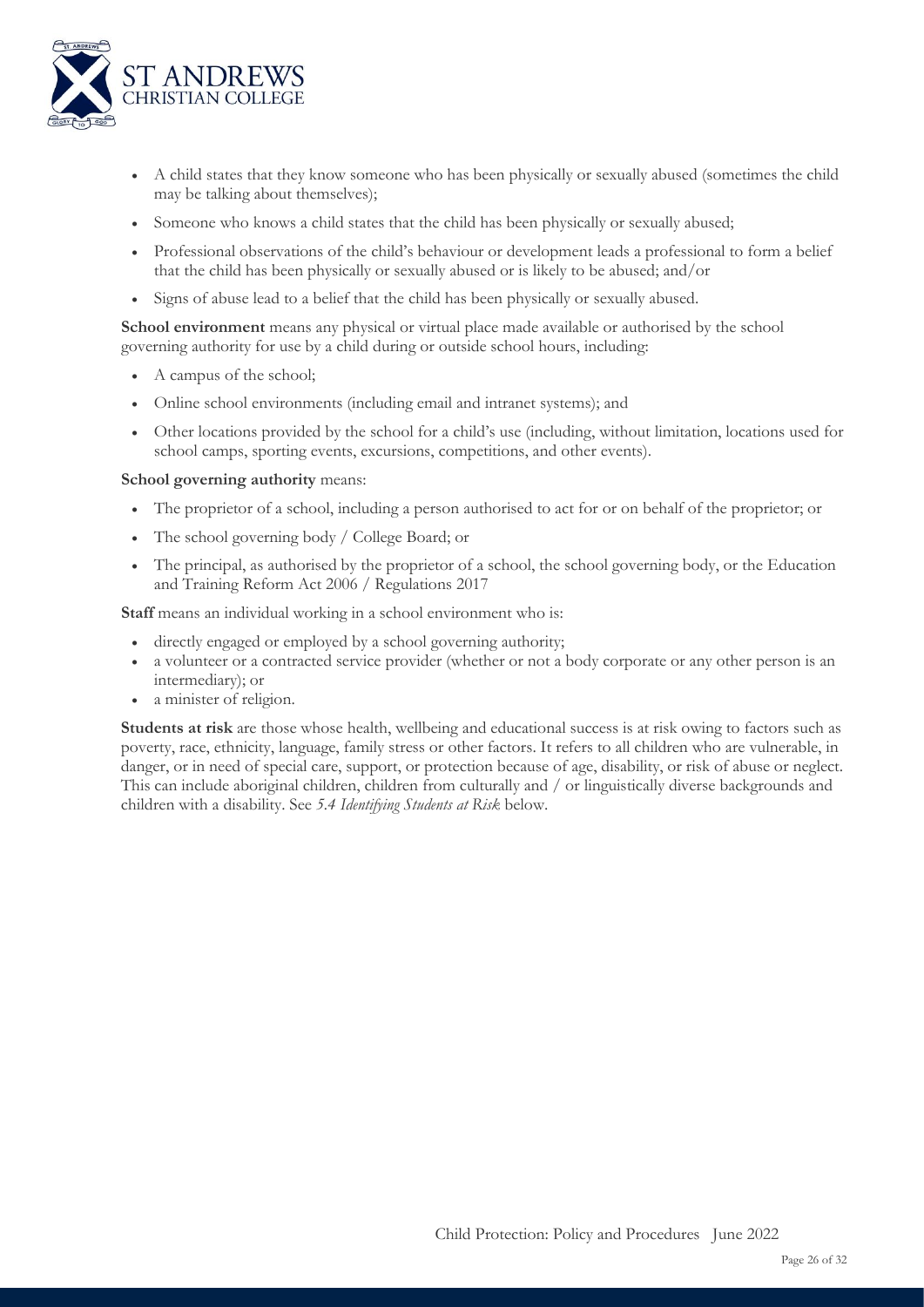

# **Appendix 4. Signs of Abuse and Indicators of Students at Risk**

Students at risk may identify through physical indicators, behaviour, needs or circumstance. Signs of students at risk of abuse may be as follows, including physical, sexual, emotional and neglect<sup>8</sup>. Although indicators are categorised, they are fluid and may indicate a different issue than that which is listed.

### **Physical Abuse**

Physical indicators include:

- Bruises, burns, sprains, dislocations, bites, cuts.
- Fractured bones, especially in an infant where a fracture is unlikely to occur accidentally.
- Poisoning.
- Internal injuries.

Possible behavioural indicators include:

- Showing wariness or distrust of adults.
- Wearing long sleeved clothes on hot days (to hide bruising or other injury).
- Demonstrating fear of parents and of going home.
- Becoming fearful when other children cry or shout.
- Being excessively friendly to strangers.
- Being very passive and compliant.

### **Sexual Abuse**

Sexual abuse is not usually identified through physical indicators. Often the first sign is when a child tells someone they trust that they have been sexually abused. However the presence of sexually transmitted diseases, pregnancy, bodily bleeding or discharge may indicate sexual abuse.

One or more of these behavioural indicators may be present:

- Child telling someone that sexual abuse has occurred.
- Complaining of headaches or stomach pains.
- Experiencing problems with schoolwork.
- Displaying sexual behaviour or knowledge which is unusual for the child's age.
- Showing behaviour such as frequent rocking, sucking and biting.
- Experiencing difficulties in sleeping.
- Having difficulties in relating to adults and peers.

### **Emotional Abuse**

There are few physical indicators, although emotional abuse may cause delays in emotional, mental, or even physical development.

Possible behavioural indicators include:

- Displaying low self esteem
- Tending to be withdrawn, passive, tearful
- Displaying aggressive or demanding behaviour
- Being highly anxious
- Showing delayed speech
- Acting like a much younger child, e.g. soiling, wetting pants
- Displaying difficulties in relating to adults and peers

### **Neglect**

Physical indicators include:

• Frequent hunger

Child Protection: Policy and Procedures June 2022 <sup>8</sup> *How can abuse and neglect be recognised?* Department of Health and Human Services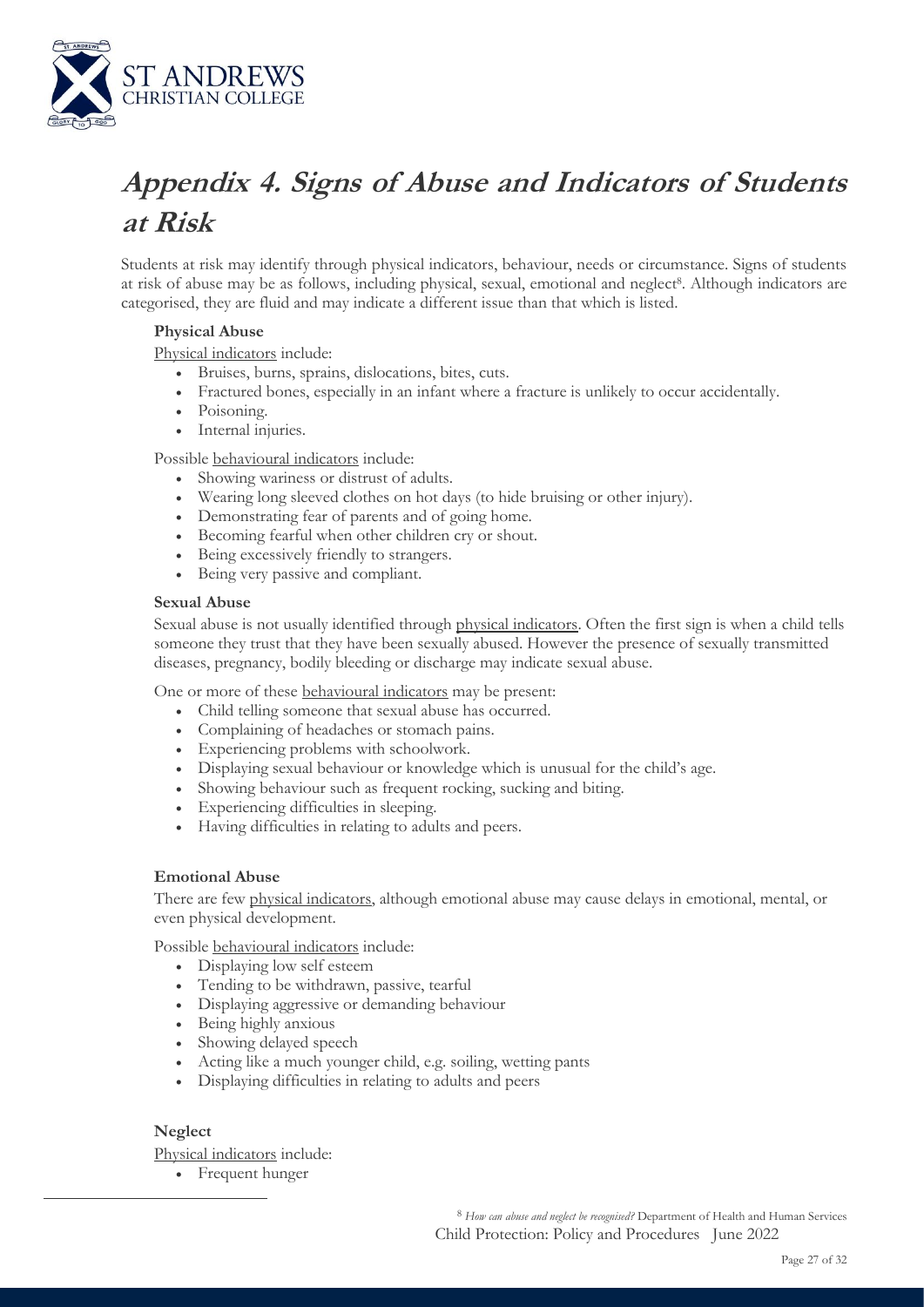

- **Malnutrition**
- Poor hygiene
- Inappropriate clothing, e.g. Summer clothes in winter
- Left unsupervised for long periods by parents or carers
- Medical needs not attended to
- Abandoned by parents

Possible behavioural indicators include:

- Stealing food
- Staying at school outside school hours
- Often being tired, falling asleep in class
- Abusing alcohol or drugs
- Displaying aggressive behaviour
- Not getting on well with peers

### **Further indicators** of students at risk are:

Possible physical indicators:

• Physical signs of self-harming, such as cuts, bruises, burns

Possible behavioural indicators:

- Fear of specific people
- Unexplained absences
- Academic problems
- Exhibiting low self-esteem
- Exhibiting high anxiety
- Self-harming
- Needing attention
- Risk taking
- Negative interactions with peers
- Significant change in behaviour, attitude or performance

*There are many indicators of child abuse and neglect. The presence of a single indicator, or even several indicators, does not prove that abuse or neglect has occurred. However, the repeated occurrence of an indicator, or the occurrence of several indicators together, should alert teachers to the possibility of child abuse and neglect.*

### **Self-Harm**

Self-harm can be direct or indirect. Direct self-harm can include immediate tissue damage (reducing emotional pain without the intent to die) and poisoning (usually is with the intent to die). Indirect selfharm can include:

- Substance abuse
- Excessive exercise
- Eating disorders
- Sleep deprivation
- Risky behaviours (driving without a seatbelt, extreme sports)
- Promiscuity

Students at risk of abuse, or who have been abused may or may not be suicidal.

### **Suicidal indicators include:**

- Hopelessness
- Social isolation / withdrawal
- **Depression**
- Threats, talk of, or joking about suicide
- Making final arrangements, giving away possessions, saying goodbye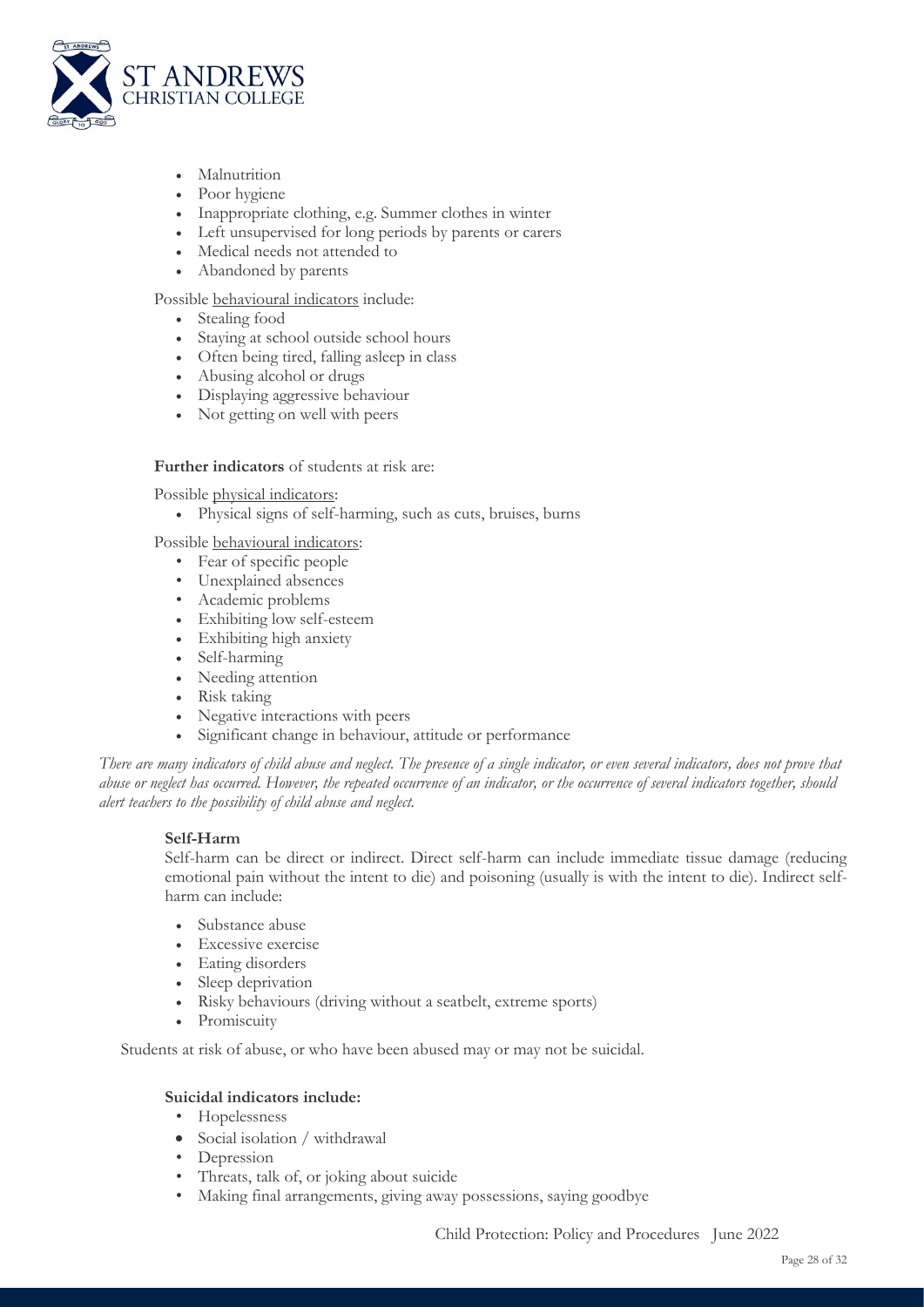

- Focus on death / suicidal thoughts, which may be expressed verbally or through artwork, poems or stories
- Noticeable behaviour changes
- Risk taking, skipping school, running away, sexual promiscuity, impulsiveness, agitation, indifference, rebelliousness, destructive or illegal activity
- Loss of interest in hobbies, sports, work and school.
- Sudden mood swings, abrupt changes in personality, sadness, frequent crying
- Self-mutilation
- Fatigue/sleep disturbances
- Inability to concentrate, make decisions or accept alternatives
- Low self-esteem, self-criticism
- Recipient of sexual, emotional, physical abuse or neglect
- Family crisis/homelessness
- Substance abuse Mental Health Issues including depression, anxiety, eating disorders, psychotic episodes.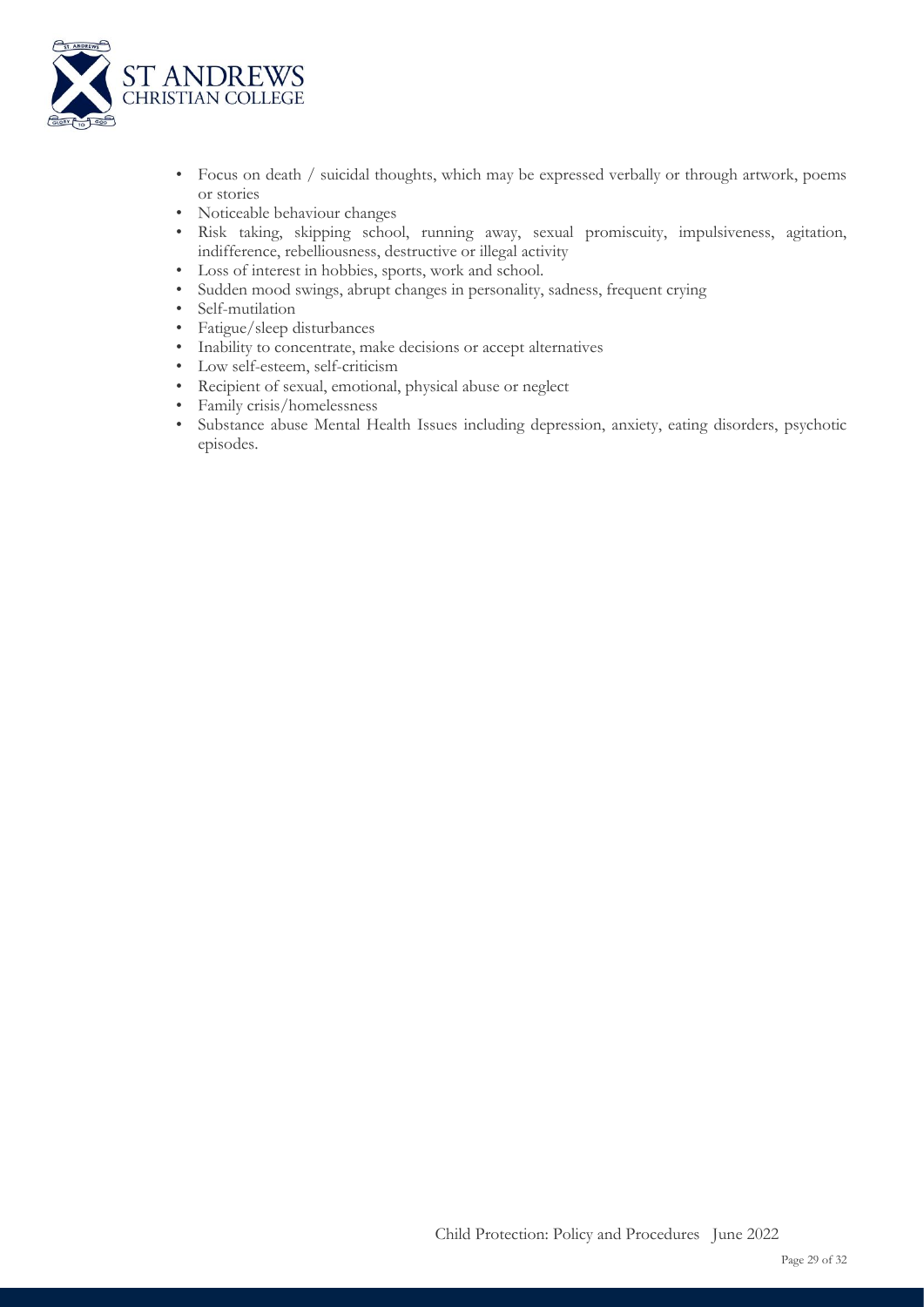

# **Appendix 5. A Step-by-Step Guide for Reporting Child Abuse**

# A step-by-step guide to making a report to **Child Protection or Child FIRST**

### **Protective concerns**

- You are concerned about a child because you have:
- · received a disclosure from a child about abuse or neglect
- · observed indicators of abuse or neglect
- been made aware of possible harm via your involvement in the community external to your professional role.

### At all times remember to:

- · record your observations
- · follow appropriate protocols
- · consult notes and records
- · consult with appropriate colleagues if necessary
- · consult with other support agencies if necessary

| <b>STEP</b><br><b>RESPONDING TO CONCERNS</b>                                                                                                                                                                                                                                                                                                                                                                                                                                                                                                       | $\sim$<br><b>FORMING A BELIEF ON</b><br><b>STEP</b><br><b>REASONABLE GROUNDS</b>                                                                                                                                                                                                                                                                                                                                                                                                                                                 | <b>MAKING A REFERRAL TO</b><br>Δ.<br><b>Child FIRST</b><br>н                                                                                                                                                                                  | 唑<br><b>MAKE A REPORT TO CHILD</b><br>b.<br>쁜<br><b>PROTECTION</b>                                                                                                                                                                                                                                                                                                                                                                                                                                                                  |
|----------------------------------------------------------------------------------------------------------------------------------------------------------------------------------------------------------------------------------------------------------------------------------------------------------------------------------------------------------------------------------------------------------------------------------------------------------------------------------------------------------------------------------------------------|----------------------------------------------------------------------------------------------------------------------------------------------------------------------------------------------------------------------------------------------------------------------------------------------------------------------------------------------------------------------------------------------------------------------------------------------------------------------------------------------------------------------------------|-----------------------------------------------------------------------------------------------------------------------------------------------------------------------------------------------------------------------------------------------|-------------------------------------------------------------------------------------------------------------------------------------------------------------------------------------------------------------------------------------------------------------------------------------------------------------------------------------------------------------------------------------------------------------------------------------------------------------------------------------------------------------------------------------|
| 1. If your concerns relate to a child in<br>need of immediate protection; or<br>you have formed a belief that a child<br>is at significant risk of harm*.<br>Go to Step 4<br>2. If you have significant concerns<br>that a child and their family need<br>a referral to Child FIRST for family<br>services.<br>Go to Step 3<br>3. In all other situations<br>Go to Step 2.<br>* Refer to Appendix 2: Definitions of<br>child abuse and indicators of harm in<br>the Protocol - Protecting the safety and<br>wellbeing of children and young people | 1. Consider the level of immediate<br>danger to the child.<br>Ask yourself:<br>a) Have I formed a belief that the<br>child has suffered or is at risk of<br>suffering significant harm?<br>YES / NO<br>and<br>b) Am I in doubt about the child's<br>safety and the parent's ability to<br>protect the child?<br>YES / NO<br>2. If you answered yes to a) or b)<br>Go to Step 4<br>3. If you have significant concerns<br>that a child and their family need<br>a referral to Child FIRST for family<br>services.<br>Go to Step 3 | <b>Child Wellbeing Referral</b><br>1. Contact your local Child FIRST<br>provider.<br>• See over for contact list for<br>local Child FIRST phone<br>numbers.<br>2. Have notes ready with your<br>observations and child and<br>family details. | Mandatory/Protective Report*<br>1. Contact your local Child Protection<br>Intake provider immediately.<br>• See over for contact list for<br>local Child Protection phone<br>numbers.<br>• For After Hours Child<br><b>Protection</b> Emergency<br>Services, call<br>131 278<br>2. Have notes ready with your<br>observations and child and<br>family details.<br>Non-mandated staff members who<br>believe on reasonable grounds that a<br>child is in need of protection are able to<br>report their concerns to Child Protection |

For further information refer to Protecting the safety and wellbeing of children and young people - A joint protocol of the Department of Human Services Child Protection,<br>Department of Education and Early Childhood Develop

Victoria Police: 000 – the Police will also investigate family violence, especially where children are involved as victims or onlookers.

Department of Families, Fairness and Housing - Child Protection Unit 13 12 78

Eastern Division Child Protection intake Office 1300 360 391

After hours Child Protection Emergency Services (AHCPES) State-wide number for all emergency child protection matters outside of normal business hours (24 hours, 7 days a week): 131 278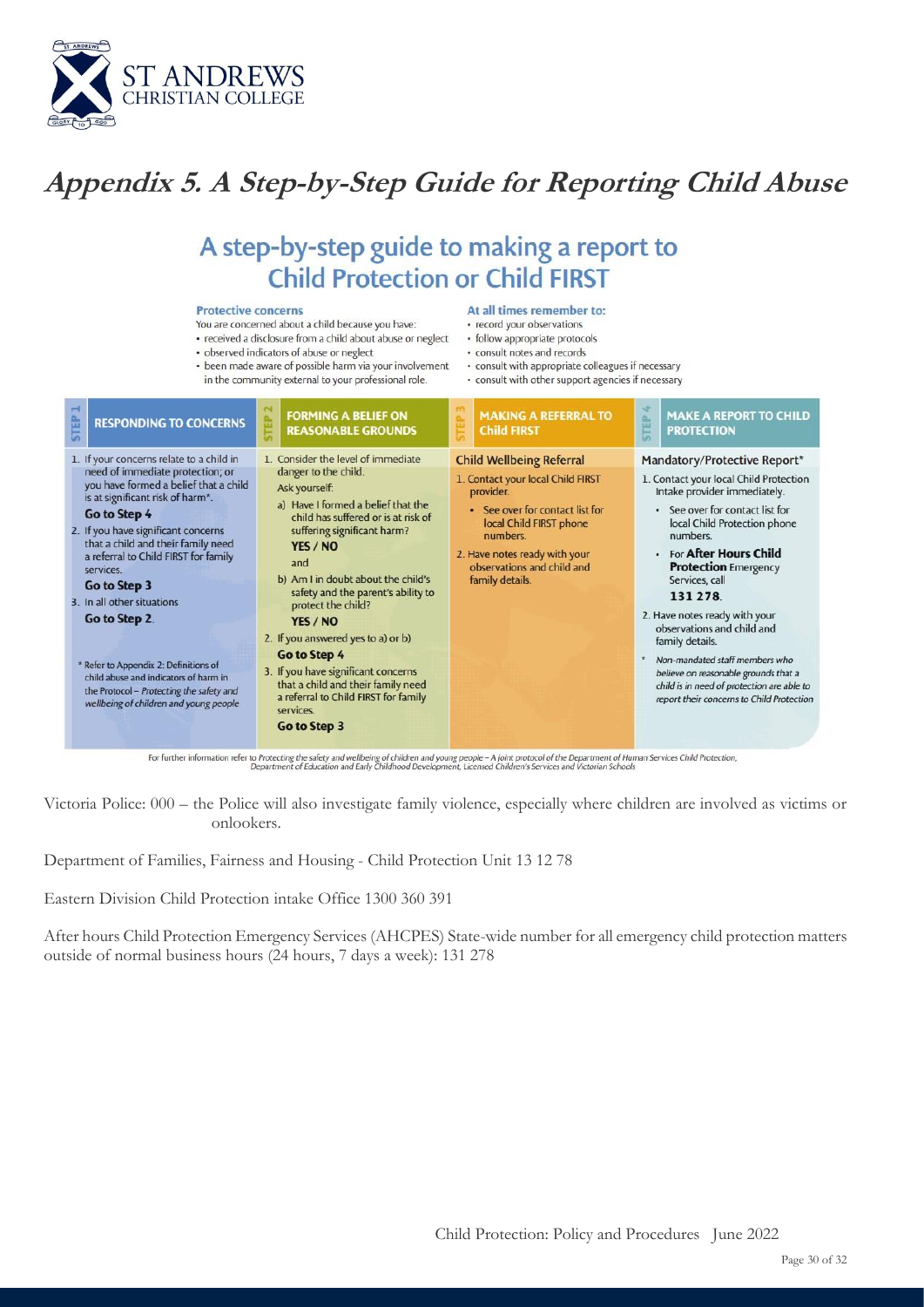

# **Appendix 6. The Reportable Conduct Scheme – Head of Entity reports to the Commission for Children and young People**